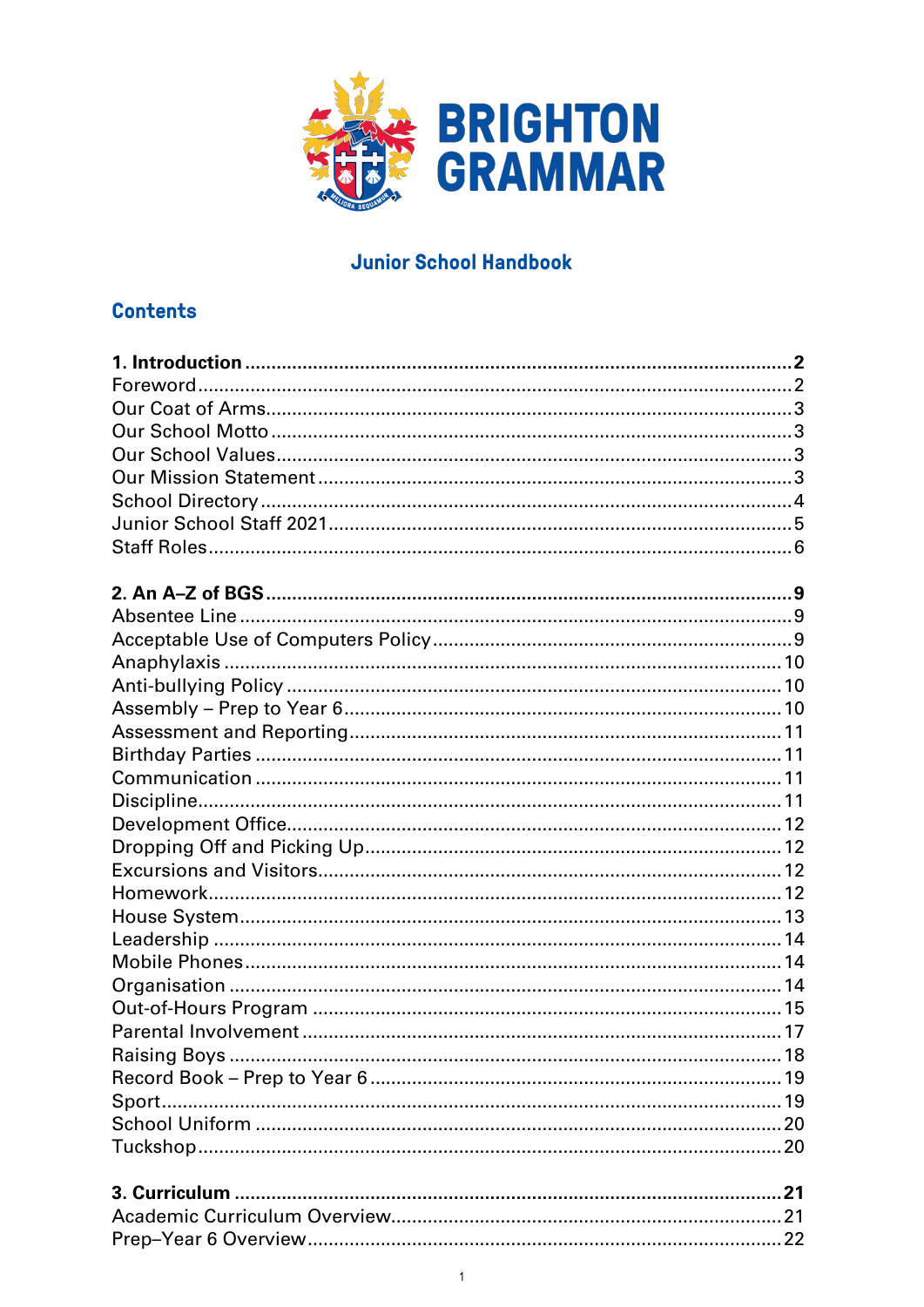## **Foreword**

<span id="page-1-1"></span><span id="page-1-0"></span>Welcome to the Junior School. I hope that this handbook assists you to understand and appreciate the education offered at Brighton Grammar School.

The Junior School provides boys from the Early Learning Centre to Year 6 with an education that is supportive, challenging and interesting.

Students are encouraged to develop their skills and personalities in a happy, caring and industrious environment, specifically tailored to meet the needs and learning characteristics of boys.

#### **Effective Learning**

Our approach in the classroom is to provide each boy with the opportunity to fulfil his potential in a challenging and stimulating atmosphere. We encourage students to be proactive in their learning, by setting personal goals.

Students are equipped with the fundamentals of literacy and numeracy and, through our research-based Effective Learner Model, discover how to learn effectively.

By the time they have completed Year 6, our boys have the confidence and competence to approach their secondary studies eagerly.

#### **Effective Thinking**

Our curriculum enthuses boys to acquire essential knowledge and develop effective thinking, communication and organisational skills.

A key feature of our teaching is the development of boys' thinking strategies. Students learn to investigate and reason logically, to think creatively and critically, and to develop an understanding and appreciation of their environment.

From an early age, each boy is encouraged to express himself through opportunities in STEM, music, drama, sport and outdoor education.

#### **Supportive environment**

We value the safety, self-esteem and wellbeing of each boy. Mindfulness is practised daily, to develop each boy's emotional intelligence and resilience.

A positive school culture and a strong sense of community create an atmosphere of belonging. A single campus allows older boys to mentor younger students, in a buddy and coaching system that strengthens relationships between students and effectively eases the transition from Junior to Secondary School.

The Junior School is also a family school and there are many ways in which we invite parents to play an active role in their boy's education. Boys, parents and staff are able to work together to ensure the optimum education for our boys. We aim to provide the boys with a purposeful, imaginative and enjoyable learning environment.

Please feel free to contact the School at any time if you have any concerns or require further information.

 $T = 20$ 

**Peter Tellefson** Deputy Headmaster, Head of Junior School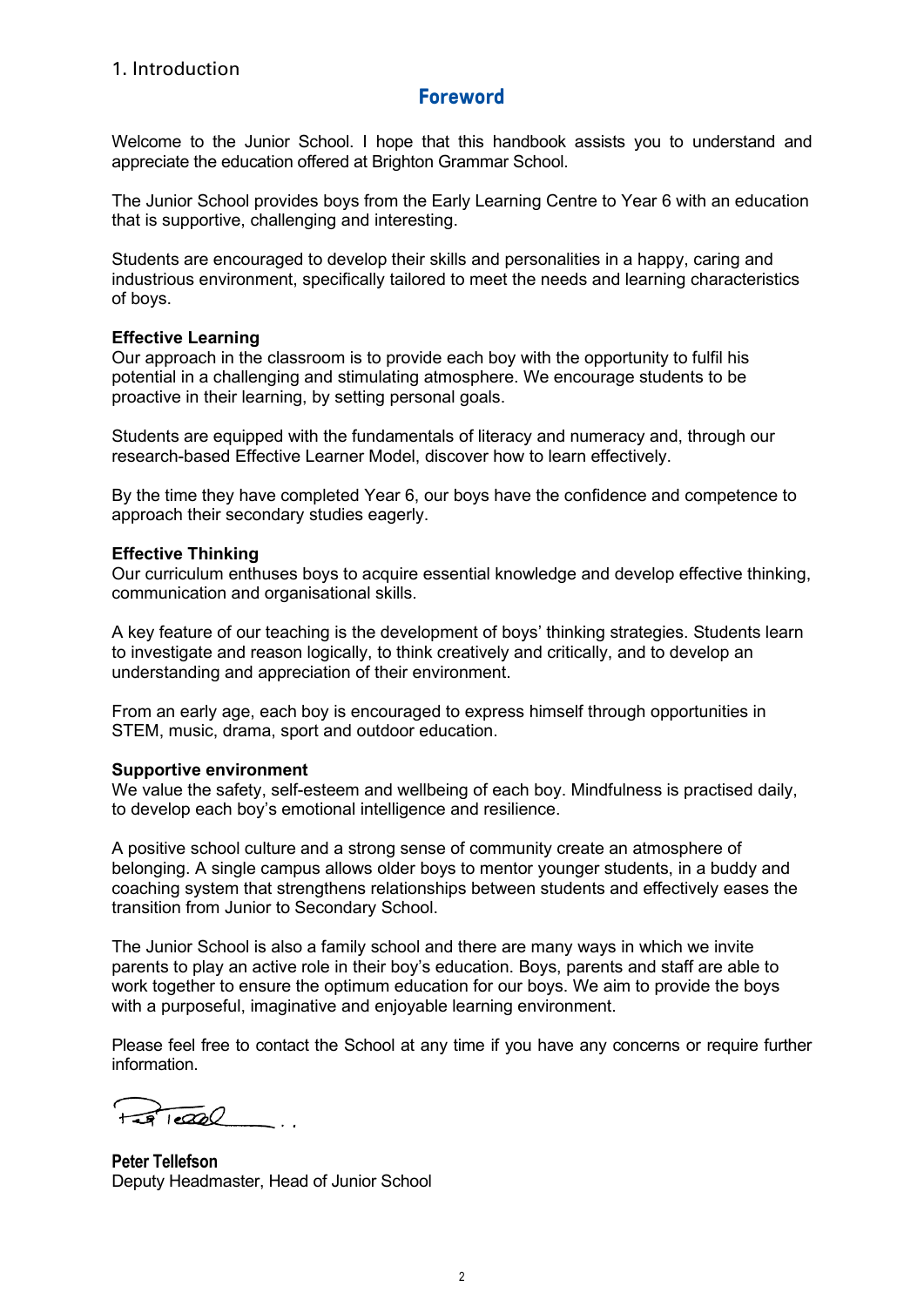

# **Our Coat of Arms**

<span id="page-2-0"></span>The School received a Grant of Arms from the College of Heralds in 1960. The Coat of Arms illustrates three things about the School:

- **A.** That Brighton Grammar School was once Dr Crowther's School. The original badge consisted of the wings, the hand and the star, and is retained as the crest.
- **B.** That Brighton Grammar School was developed upon lands entrusted to the Church by Henry Dendy and his partner, J. B. Were. The scallops are from Dendy's coat of arms and the cross from Were's coat of arms.
- **C.** That the School is a Church school. The cross and the scallops are Christian emblems.

<span id="page-2-1"></span>The School colours are well displayed, and the motto is retained upon the scroll.

## **Our School Motto**

<span id="page-2-2"></span>*Meliora Sequamur* is a phrase from Virgil, meaning: 'Let us keep on pursuing better things.'

## **Our School Values**

Our School values underpin all that we do as a community.

| <b>Passion:</b>        | for teaching and learning<br>for people and everything around us<br>in behaviour and decision-making |  |
|------------------------|------------------------------------------------------------------------------------------------------|--|
| <b>Respect:</b>        |                                                                                                      |  |
| Integrity:             |                                                                                                      |  |
| <b>Accountability:</b> | for our actions, contributions and achievements.                                                     |  |

## **Our Mission Statement**

<span id="page-2-3"></span>We are a learning community passionate about developing, inspiring and guiding a boy on his journey to manhood.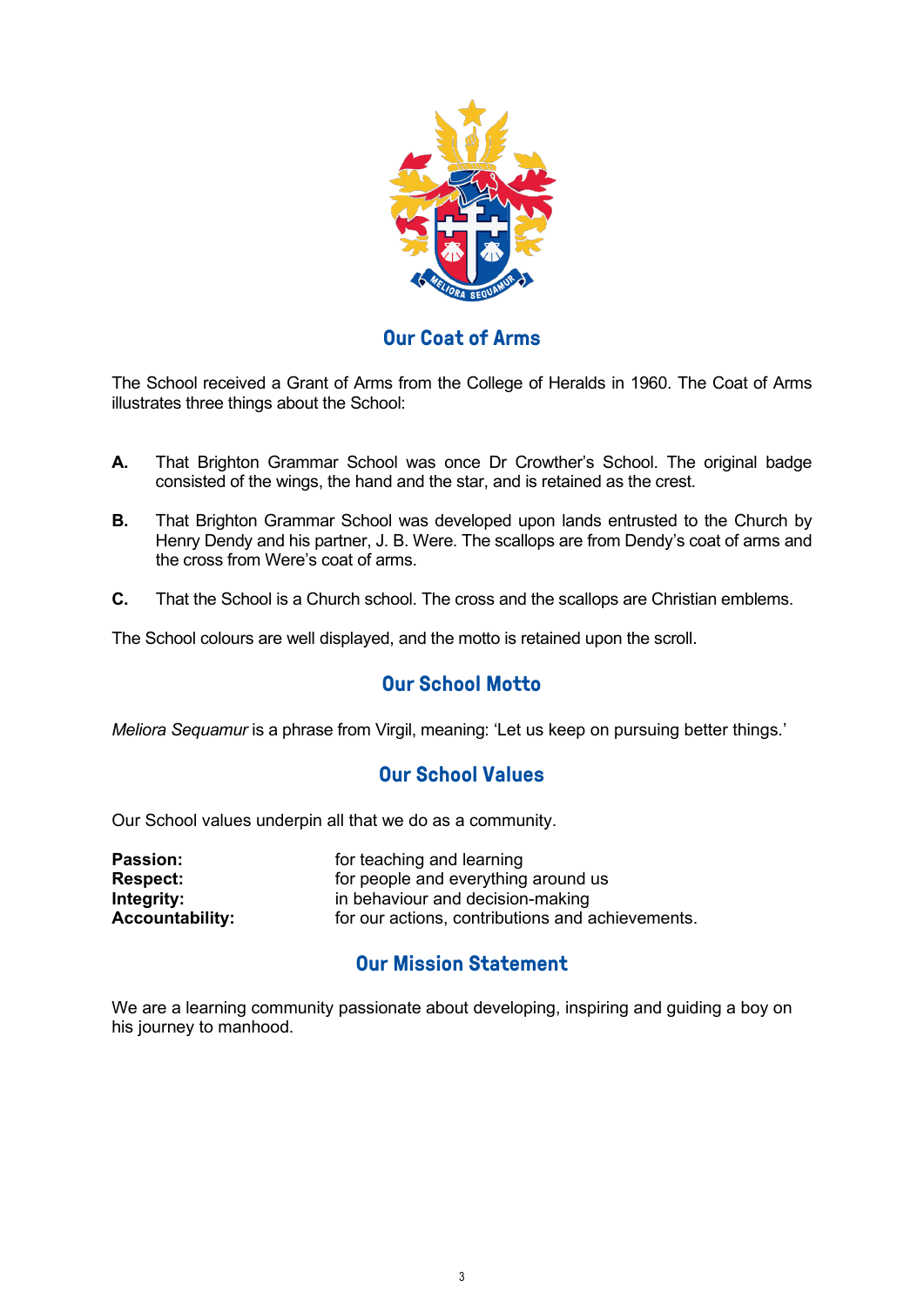# **School Directory**

**Headmaster** Ross Featherston

#### <span id="page-3-0"></span>**Deputy Headmaster, Head of Junior School** Peter Tellefson

#### **Deputy Head of Junior School** Dean Bryan

#### **Director of Junior School Teaching and Learning** Joanne Davies

**Early Learning Centre Director** Amelia Barrow

**Administration Coordinator** Lynn Bullock

#### **Junior School Receptionist** Gillian Williams

| <b>Postal Address</b>               | 90 Outer Crescent, Brighton, Vic. 3186                                                                                                                                                                                                        |  |  |
|-------------------------------------|-----------------------------------------------------------------------------------------------------------------------------------------------------------------------------------------------------------------------------------------------|--|--|
| <b>Junior School Address</b>        | Grosvenor Street, Brighton, Vic. 3186                                                                                                                                                                                                         |  |  |
| <b>Telephone Numbers</b>            | 8591 2275<br><b>Junior School Reception</b><br><b>BGS Reception (Secondary School)</b><br>8591 2200<br>After-School Care (after 2.15pm)<br>8591 2288<br>Development Office<br>8591 2271<br>Old Brighton Grammarian's Society (OBGS) 8591 2272 |  |  |
| <b>Email</b>                        | junior@brightongrammar.vic.edu.au                                                                                                                                                                                                             |  |  |
| Website                             | www.brightongrammar.vic.edu.au                                                                                                                                                                                                                |  |  |
| <b>Office Hours</b>                 | 8.00am-4.00pm Monday-Friday                                                                                                                                                                                                                   |  |  |
| <b>Uniform Shop</b>                 | 8591 2289                                                                                                                                                                                                                                     |  |  |
| <b>International Parents' Group</b> | Maggie Lynch (0425 786 683)                                                                                                                                                                                                                   |  |  |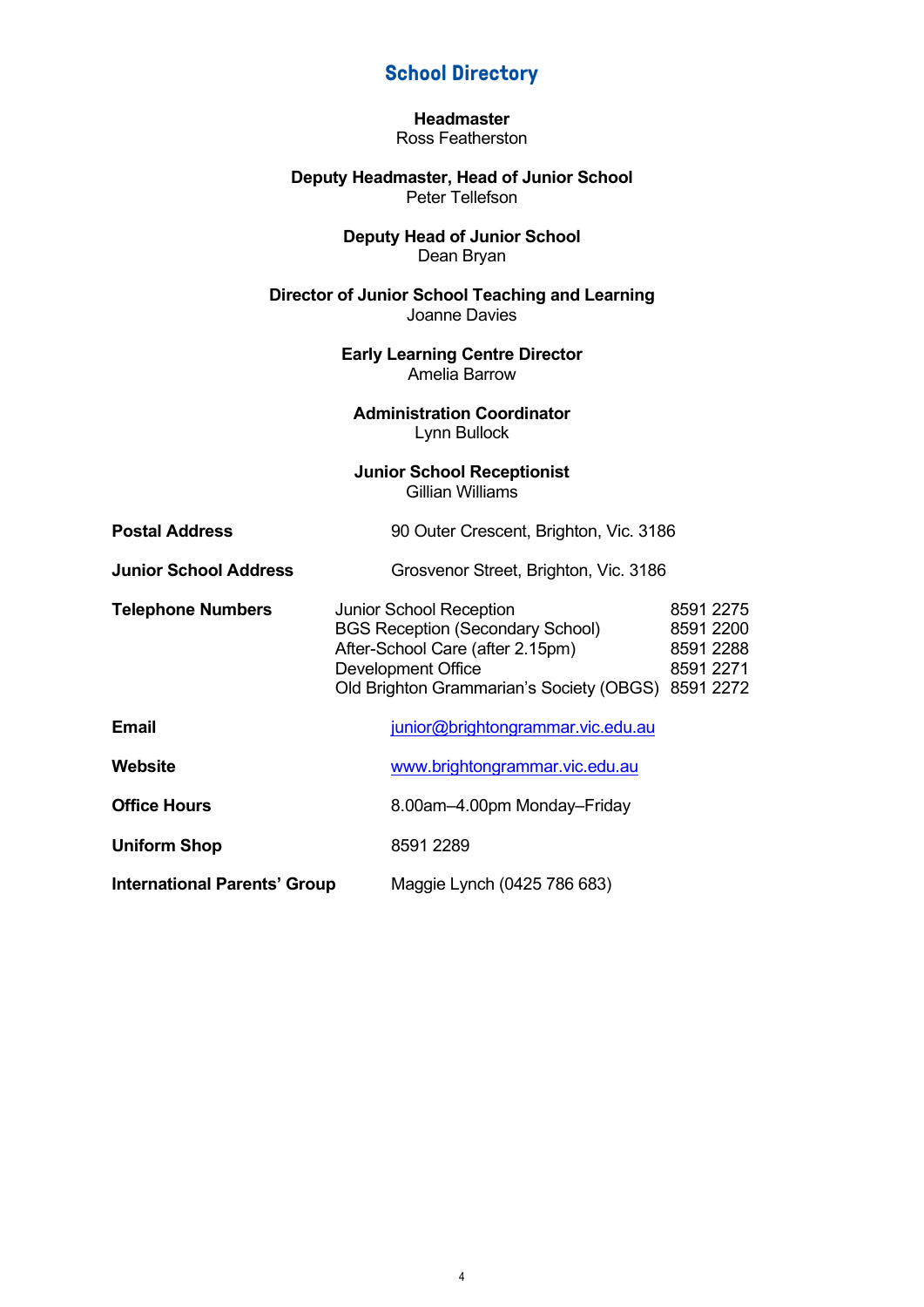# **Junior School Staff 2022**

# <span id="page-4-0"></span>Specialist Responsibilities

Deputy Headmaster, Head of the Junior School Peter [Tellefson](mailto:junior@brightongrammar.vic.edu.au) Deputy Head of Junior School<br>
Director of Teaching and Learning<br>
Director of Teaching and Learning<br>
Director of Teaching and Learning Director of Teaching and Learning Early Learning Centre Director **Amelia [Barrow](mailto:barrowa@brightongrammar.vic.edu.au)** Administration Coordinator<br>
Junior School Receptionist<br>
Cillian Williams Junior School Receptionist<br>
Lower Primary Coordinator<br>
Lower Primary Coordinator Lower Primary Coordinator Middle Primary Coordinator **[Paul Gurry](mailto:pgurry@brightongrammar.vic.edu.au)** Paul Gurry Upper Primary Coordinator **Luke Fensing** Coordinator Junior School Music<br>
Learning Support Coordinator<br>
Learning Support Coordinator Learning Support Coordinator<br>
Coordinator of Student Growth & Wellbeing<br>
Monica Le Couteur Coordinator of Student Growth & Wellbeing<br>
Literacy Coordinator<br>
Zoe Picton Literacy Coordinator and the community of the Coordinator and The Coordinator Coordinator and The Coordinator<br>
Dependence Coordinator and The Coordinator and The Coordinator and The Coordinator and The Coordinator and Th Numeracy Coordinator and the Second [Brent Brickhill](mailto:bbrickhill@brightongrammar.vic.edu.au) Sports Coordinator and the Brickhill Sports Coordinator and Brickhill Sports Coordinator and Brickhill Sports Coordinator and Brickhill Sports Coordinator and Brickhill S Sports Coordinator House Sports Coordinator **[Rebekah Ashcroft](mailto:rashcroft@brightongrammar.vic.edu.au)** Library/eLearning Coordinator<br>Counsellor Counsellor **Chaplain** Chaplain Chaplain [Chester Lord](mailto:lordc@brightongrammar.vic.edu.au) Art [Amanda Foulds](mailto:afoulds@brightongrammar.vic.edu.au) Chinese [Linda Chen](mailto:lchen@brightongrammar.vic.edu.au) (Years 5–6) Drama [Claire Clarke](mailto:clarkec@brightongrammar.vic.edu.au) Design and Technology **[Bill Gibney](mailto:gibneyb@brightongrammar.vic.edu.au)** French **[Philippa Corden](mailto:pcorden@brightongrammar.vic.edu.au)** (Years 3–4) Japanese<br>
Head of Outdoor Education (Acting) Mean Struck Robert Ogilvie Robert Ogilvie Head of Outdoor Education (Acting)<br>
Religious Studies<br>
Religious Studies<br>
Religious Chester Lord **Religious Studies** Science<br>
Music Coordinator / Choir<br>
Music Coordinator / Choir<br>
Music Coordinator / Choir Music Coordinator / Choir<br>Class Music

Health and Physical Education [Glenn Garland](mailto:ggarland@brightongrammar.vic.edu.au)

Learning Support **David Engleston** 

Student Health Officer

**[Olivia Tims](mailto:timso@brightongrammar.vic.edu.au)** [Jared Furtado](mailto:furtadoj@brightongrammar.vic.edu.au) (Year 6) [Hayley Blakiston](mailto:hblakiston@brightongrammar.vic.edu.au) (Years 2, 5) [Katherine Goosey](mailto:kgoosey@brightongrammar.vic.edu.au) (P, Years 1, 3, 4) [Rebekah Ashcroft](mailto:rashcroft@brightongrammar.vic.edu.au) [Jane Lowe](mailto:lowej@brightongrammar.vic.edu.au) [Joanne Davies](mailto:daviesj@brightongrammar.vic.edu.au) [Cat Rossiter](mailto:rossiterc@brightongrammar.vic.edu.au) Sarah [Straford](mailto:strafords@brightongrammar.vic.edu.au)<br>Cerry O'Hara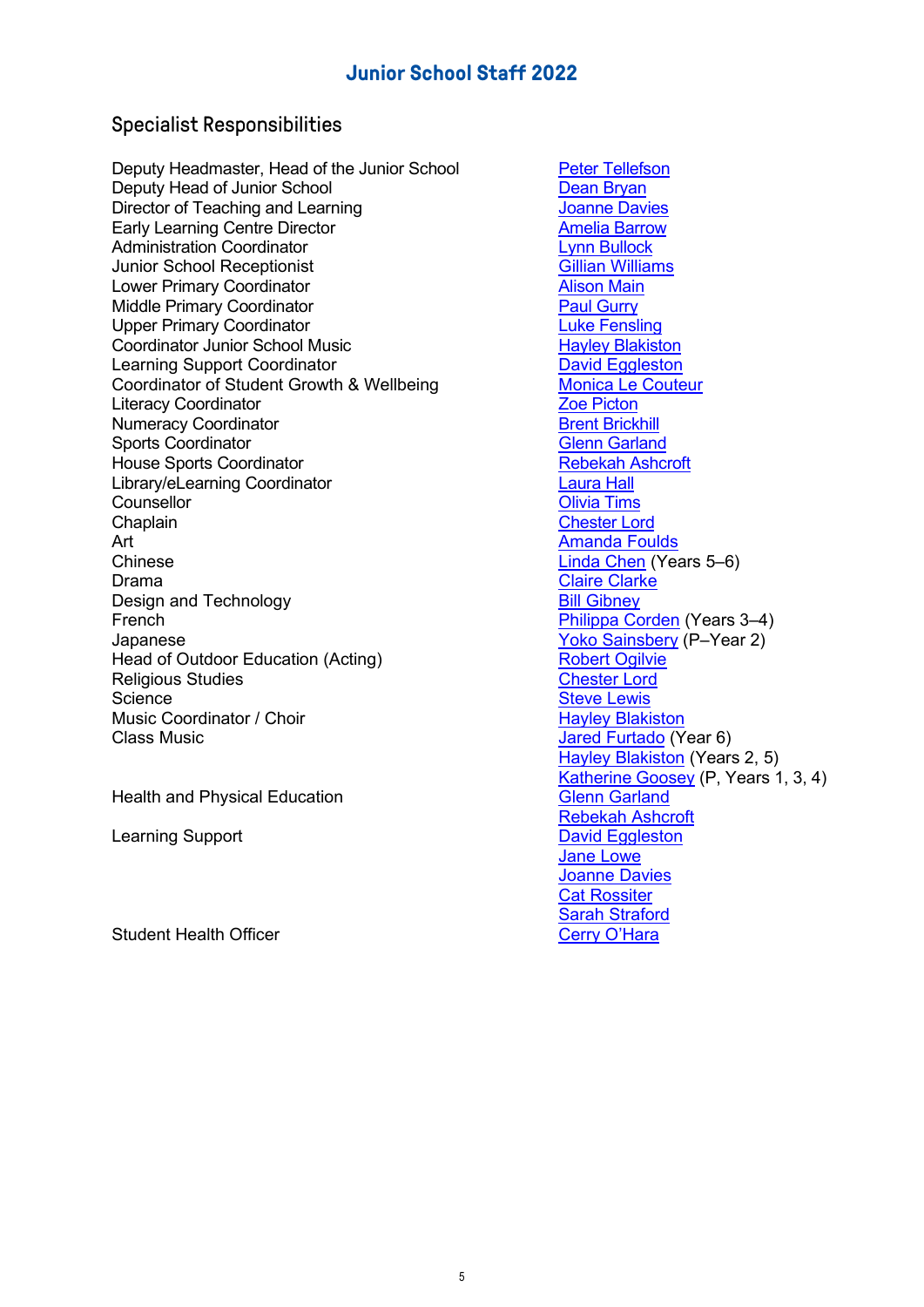# **Staff Roles**

# <span id="page-5-0"></span>Deputy Headmaster, Head of Junior School

The Junior School is under the immediate supervision of the Deputy Headmaster, Head of the Junior School, who is directly responsible to the Headmaster. The Deputy Headmaster, Head of the Junior School takes a personal interest in the spiritual, academic, cultural, social and physical growth of each boy in the Junior School. Through his visits to classes, the reading of reports and consultation with staff, the Deputy Headmaster, Head of the Junior School maintains close links with the boys in his charge. Parents are welcome to make appointments to see the Deputy Headmaster, Head of the Junior School to discuss their son's progress although problems or concerns should be discussed with the Homeroom Teacher/Level Coordinator in the first instance.

# Deputy Head of Junior School

The Deputy Head of Junior School deputises for the Deputy Headmaster, Head of the Junior School in his absence. Although there are certain managerial tasks allocated to the Deputy Head, his main role is to provide leadership in the daily life of the Junior School, to maintain a healthy, secure and industrious environment. The Deputy Head works closely with the Year 6 Leaders and assists them in their duties.

Parents wishing to discuss matters such as discipline, study habits or sporting participation should feel free to contact the Deputy Head of Junior School.

# Director of Teaching and Learning

The Director of Teaching and Learning's role is to provide leadership for the development and implementation of the Junior School's curriculum and pedagogy from Prep to Year 6 with reference to the latest research and development in Teaching and Learning. The ongoing development, evaluation and management of curriculum documentation in the form of curriculum overviews and sequence charts, term planners, timetables and academic reports forms a significant part of the Director of Teaching and Learning's role. The planning and chairing of Teaching and Learning focus sessions, coordination of professional learning teams, and coordination of professional development in the Junior School are pivotal to the curriculum continuing to move forward.

## Year Level Coordinators

The role of each Year Level Coordinator is to oversee the general functioning of the Junior School program for Lower (Prep–Year 2), Middle (Years 3–4) and Upper (Years 5–6). This includes responsibility for the curriculum and its implementation, and the maintenance of high-quality care and instruction.

The Year Level Coordinators work closely with the Deputy Head of Junior School and the Director of Teaching and Learning and meet regularly with the Head of the Junior School to review and develop learning and pastoral strategies.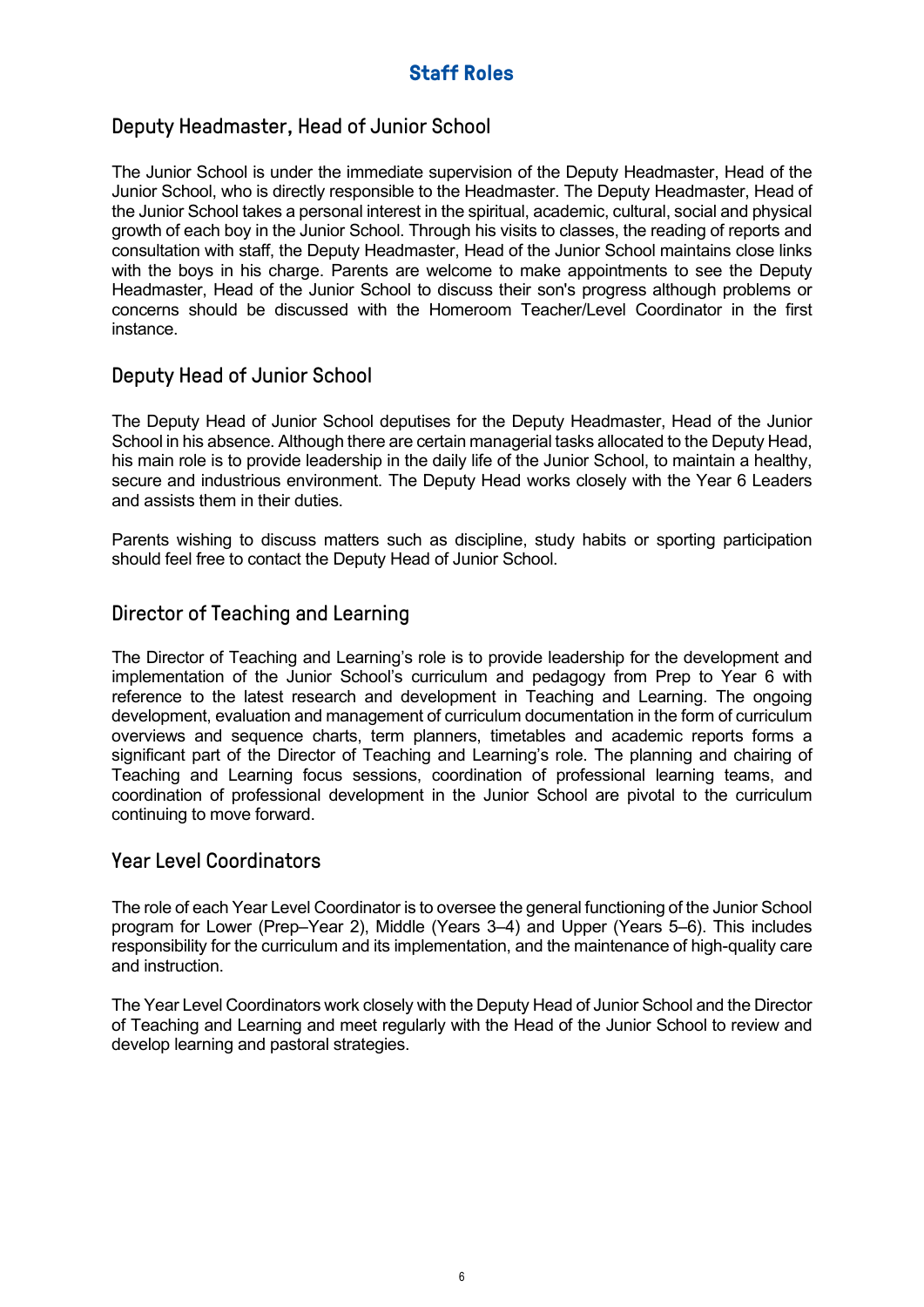## The Junior School Chaplain

The Junior School Chaplain is responsible for the spiritual development and pastoral care of boys, as well as staff and parents if they wish. The Chaplain teaches Religious Studies to all boys and conducts Chapel Services each week for boys in Years 3 to 6. These services are conducted in St Andrew's Church, Brighton.

The Chaplain is available to all members of the Junior School Community and parents are encouraged to seek assistance and advice when required.

### The Homeroom Teacher

The Homeroom Teacher is responsible for the wellbeing and the overall development of the boys in his or her care. The core academic subjects of English, Mathematics and Humanities are taught by the Homeroom Teacher, who also maintains an active interest in all activities undertaken by the boys in their class.

It is the School's policy to engender close links with parents. This is achieved primarily through the Homeroom Teacher. Parent Information Sessions, School Reports, Parent/Teacher Discussions, the Record Book and day-to-day contact enable Homeroom Teachers to keep parents informed about their son's progress and wellbeing.

### The Specialist Teacher

Boys have Specialist Teachers for Art, Classroom/Instrumental Music, Chinese (Years 5 and 6), Choral, Drama, Design & Technology, eLearning, French (Years 3 and 4), Japanese (P–2), Health and Physical Education, Religious Studies and Science. Specialist Teachers are trained specifically in these curriculum areas and work with Homeroom Teachers to ensure that their subject matter is closely integrated with current class studies.

The Learning Support Department also engages specialist staff to cater for the particular needs of the boys.

### The School Counsellor

The School Counsellor works across all year levels, providing support to students, parents and staff members.

Within the Junior School, referrals to the School Counsellor may be made by parents, the Homeroom Teacher, the Year Level Coordinator, the Learning Support Coordinator or the Head of the Junior School. Parent consent is required before the School Counsellor can provide ongoing direct assistance to a student in the Junior School.

As a registered psychologist, the School Counsellor can assist with the following areas of concern:

#### **Learning difficulties / Exceptional abilities**

Comprehensive psycho-educational assessment may be undertaken in consultation with the Learning Support Coordinator. A written report and feedback of recommendations is given to parents and relevant staff.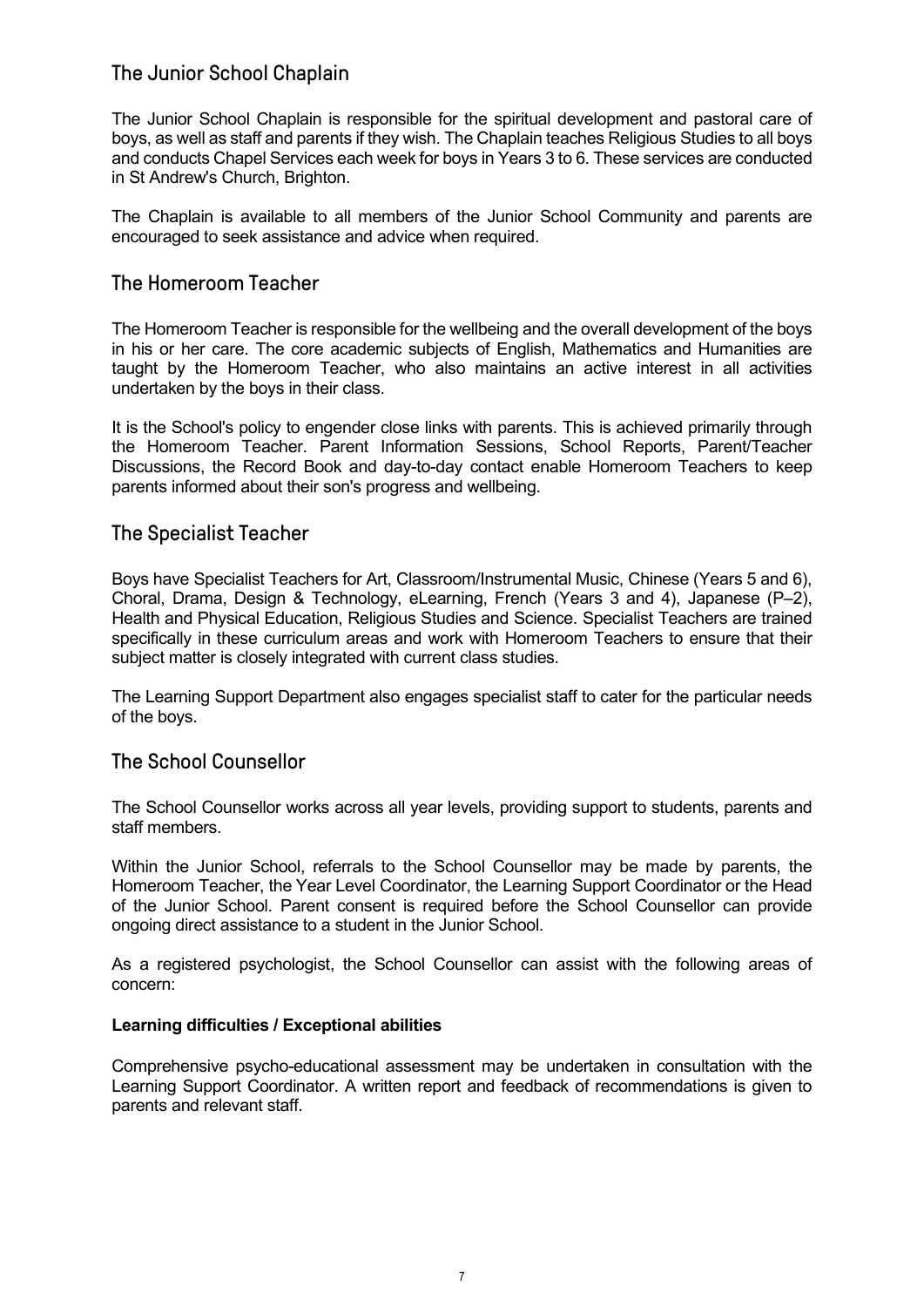#### **Individual / Group counselling**

Assessment and counselling intervention is available for a range of concerns, including grief, parental separation, anxiety, school refusal, family conflict and disruption.

#### **Social skills development**

Support for students experiencing friendship difficulties may be provided through whole-class activities or small-group programs.

#### **Behavioural difficulties**

The School Counsellor can help develop strategies for managing difficult behaviour in the classroom and/or at home.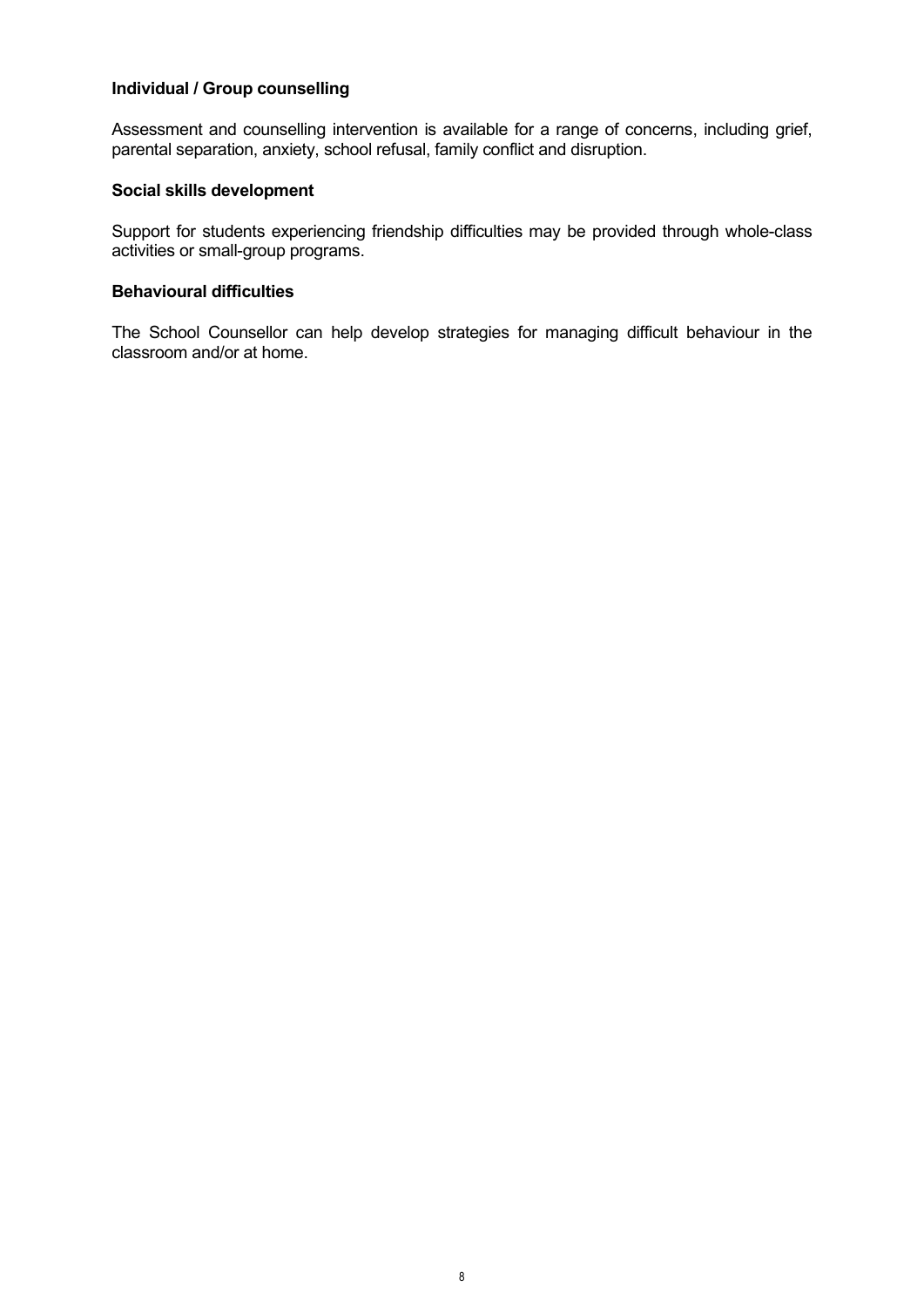# <span id="page-8-1"></span><span id="page-8-0"></span>**2. An A–Z of BGS**

## **Absentees**

Please use the BGS App to notify the School of your son's absence, late arrival or early departure from school.

# **Acceptable Use of Computers Policy**

<span id="page-8-2"></span>(For internet, network and computer access)

The School believes that a boy's learning will potentially be enhanced by access to the internet and that electronic information retrieval skills are essential tools for citizens and future employees.

The School actively encourages the use of media such as the internet and other electronic information storage and retrieval technologies, which are used in the Teaching and Learning programs alongside the development of appropriate analysis and evaluation skills.

### Boys

Boys must remember that when they use the internet at BGS, they are representing the School on a global network. This access entails responsibilities and is, therefore, a privilege, not a right. Boys are responsible for good behaviour online just as they are in classrooms and other areas of the School. The same general rules for behaviour and communications apply.

Users should not expect that files stored on School computers will always be private. Electronic messages and files stored on School computers are treated like lockers or desks. Staff may review files and messages to maintain system integrity and to ensure that users are acting responsibly.

### Parents

Parents and guardians bear ultimate responsibility for the behaviour of their sons. The School expects that they will support the policies developed by the School to govern boys' access.

Families are responsible for guiding their son's internet use in the same way that they guide his use of other information sources such as television, radio, motion pictures, magazines and other possibly offensive media.

### The School

Although there are software devices for 'filtering out' unwanted or offensive material, such devices offer an unsophisticated level of protection and cannot guarantee compliance with the School's Acceptable Use Policy. Therefore, internet access must be based on trust. Boys will be taught how to use the internet responsibly and ethically.

It is possible that, while conducting legitimate searches, boys may access offensive or undesirable material. The School will endeavour to minimise this risk by teaching effective use and by ensuring a degree of supervision by staff. The School firmly believes that the risks of internet use are far outweighed by the potential benefits.

### Online Responsibilities

Written authorisation, which must be signed by the boy and his parent or guardian, is required before a boy may use the internet.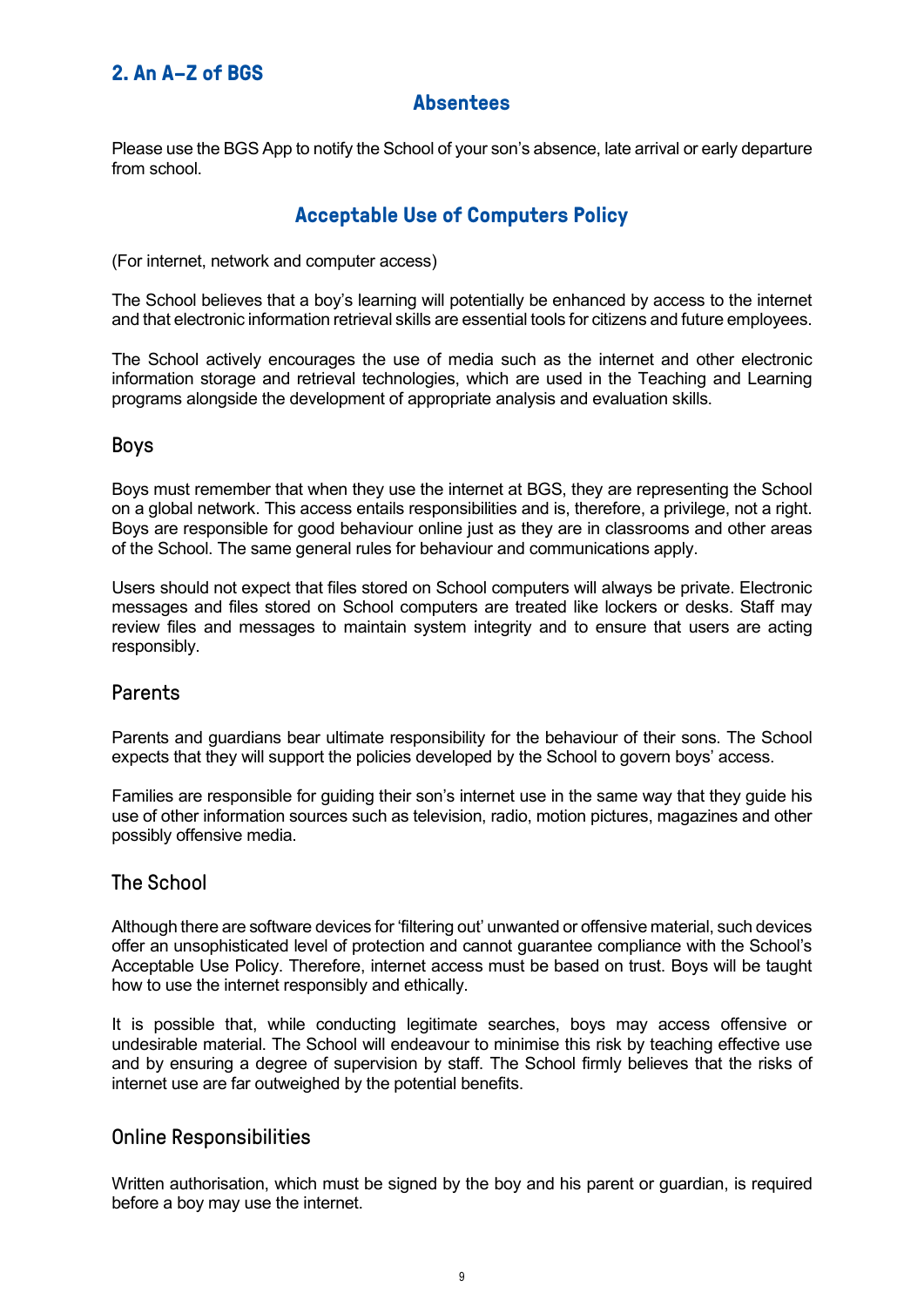Boys must guarantee that they will observe copyright laws. In particular, they must acknowledge sources of information and must never present other people's work as their own.

Boys must guarantee that they will avoid sites that may contain offensive, undesirable or otherwise inappropriate material. This includes information that is racist, sexist, pornographic or irreligious, or that contains abusive language.

Boys must guarantee not to participate in 'chat' sessions, not to download executable files (programs), not to copy executable files onto any School computer or network without the permission of the System Administrator and not to perform any act that is likely to endanger the integrity of the efficient functioning of any School computer equipment.

## **Anaphylaxis**

<span id="page-9-0"></span>It is always the intention of the School to provide a safe and supportive learning environment for our boys. We endeavour to remain a nut-free zone at all times. We have an Anaphylaxis Policy, and it is important we continue to raise awareness of Anaphylaxis in the BGS community. Parents are to ensure boys' lunchboxes do not contain nuts or sandwich spreads that contain nuts and to be particularly aware when boys are celebrating birthdays. The Anaphylaxis Australia website [\(www.allergyfacts.org.au\)](http://www.allergyfacts.org.au/) is an informative site that parents are encouraged to access.

# **Anti-bullying Policy**

<span id="page-9-1"></span>All boys in the Junior School have the right to be in an environment free from fear and intimidation. The School aims to assist boys in the establishment of appropriate values and priorities, both individually and as community members, within an atmosphere in which each boy feels secure cared for. The Anti-Bullying Policy, published in the Record Book is an integral part of this aim.

Bullying is considered to be a deliberate action, intended to physically or emotionally hurt another individual. Those being bullied feel threatened and find it difficult to defend themselves.

Bullying behaviour may present itself in various ways, all of which are absolutely unacceptable at BGS.

*Physical bullying:* fighting, hitting, kicking, invasion of people's personal space or damaging other people's possessions.

*Verbal bullying:* name calling, name calling based on race, threatening language, verbal 'putdowns' or spreading malicious rumours.

*Visual bullying:* circulating offensive notes, offensive graffiti, offensive signs or gestures.

*Sexual bullying:* gender-related name calling as well as physical bullying.

*Exclusionary bullying:* deliberately excluding people from groups based on factors such as over- /under-achievement or ethnicity.

*Collusionary bullying:* formulating bullying in groups and encouraging others to bully.

*Electronic bullying:* Offensive text messages or emails (MSN); putting offensive material on the Internet.

Boys are alerted to the School's Anti-Bullying Policy and participate in social problem programs that provide them with strategies to identify and eradicate such anti-social behaviour.

# **Assembly – Prep to Year 6**

<span id="page-9-2"></span>The Junior School's weekly assembly, held each Friday at 12.30pm in the GB Robertson Hall. Assemblies generally consist of class presentations, awards presentations and a musical performance. End of Term Assembly is at 11.20am.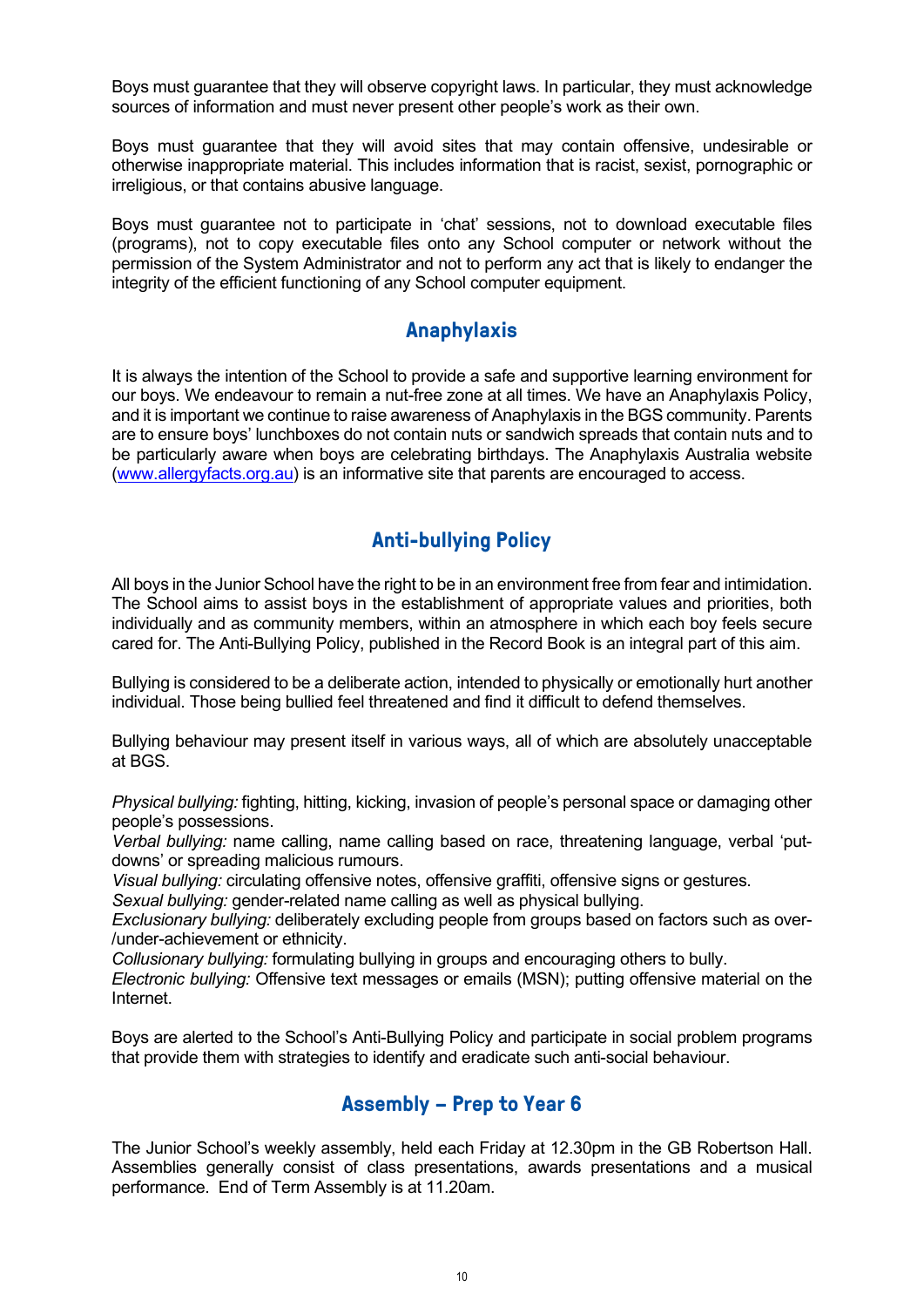# **Assessment and Reporting**

<span id="page-10-0"></span>Parents receive four written reports per year for all boys from Prep to Year 6. The Semester 1 and Semester 2 reports follow formal testing periods when the boys undergo thorough and detailed testing in various Learning Areas.

Boys in Year 3 and Year 5 participate in the Federal Government's NAPLAN Testing program in Term 2 and parents are issued with a NAPLAN report later in the year.

Parent/Teacher Discussions are held four times per year for boys in Prep to Year 6 and twice per year for boys in ELC. Parents are strongly encouraged to take this opportunity to discuss their son's progress. However, parents are always welcome to contact their son's Homeroom Teacher whenever the need arises. Parents are encouraged to maintain open and close communication with staff at all times.

# **Birthday Parties**

<span id="page-10-1"></span>Parents are welcome to bring cakes to School to celebrate their son's birthday. However, School policy strongly opposes the giving out of party invitations at School unless all boys in the class are invited.

# **Communication**

<span id="page-10-2"></span>The Junior School values informed communication with parents through various channels. The eNews is published weekly. For day-to-day operational matters, we use the BGS app. The app will automatically be added to your son(s) classes and will receive information regarding his grades and reporting. You will also automatically receive notices relevant to his Year level. You will need to subscribe to all co-curricular activities that your son takes part in for Music and Sport.

Schoolbox is our electronic learning management and communication system and supports the boys' daily routine at school and home. For each Year Level, there are overviews of work for each term.

Early in Term 1, Parent Information Sessions are conducted by all class teachers from Prep to Year 6. Four Parent/Teacher Discussions are held during the year (see Assessment and Reporting above). The Junior Parents' Group hosts parent/staff social evenings and the Junior Parents' Group Class Representatives organise various class-level social functions throughout the year.

All parents also receive the annual School publication, *The Brighton Grammar Grammarian*, and the School's biannual community magazine, *Meliora Sequamur*.

# **Discipline**

<span id="page-10-3"></span>The most effective form of discipline is self-discipline.

All boys are issued with the School Record Book, which includes a section that outlines their rights and responsibilities, and guidelines for what is regarded as acceptable behaviour.

Every boy in Junior School has the right to feel secure and to be respected. Boys are taught to care for themselves and their classmates and to accept responsibility for helping to make the School a happy, caring and secure place for everyone.

Bullying, dangerous behaviour, swearing and interference with others' property or their ability to learn are unacceptable; boys are encouraged and expected to be kind and tolerant, to speak politely, to express their gratitude, and to seek ways to genuinely enhance the experience of being a member of the Junior School.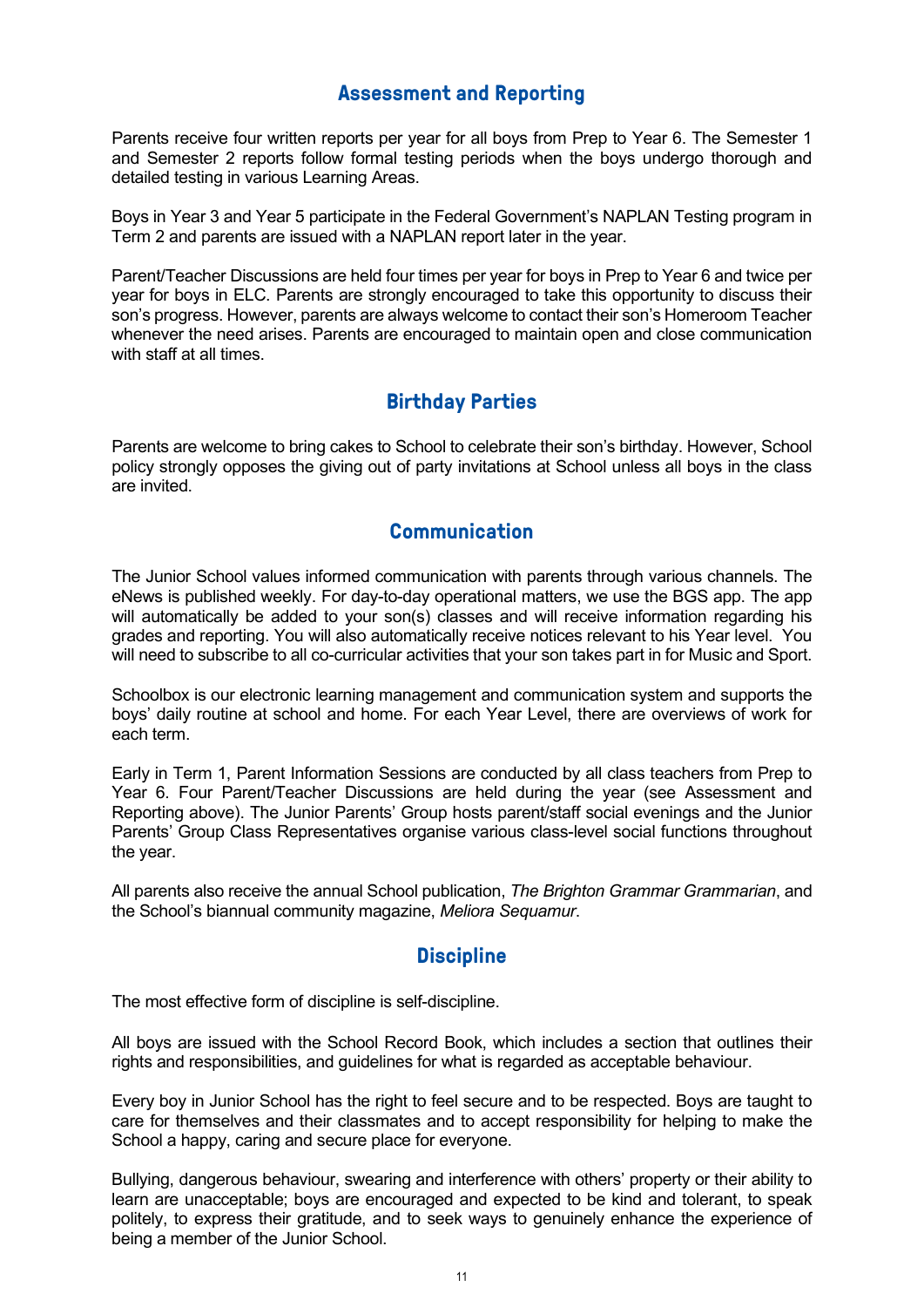If School rules are broken, boys must learn to accept the consequences of their actions. Boys who break or damage property are expected to repair, clean or pay for the damage. Other forms of punishment for misdemeanours may include the withdrawal of privileges, the imposition of a detention after school or, in an extreme case, suspension from school.

Staff approach discipline in a positive, proactive way, and aim to guide the boys in the development of self-discipline. Boys will make mistakes and at times act in antisocial ways. It is the School's role to teach the boys to learn from their mistakes and to respect the rights of all members of the Junior School community.

# **Development Office**

<span id="page-11-0"></span>The Development Office (located in Rosstrevor, on the corner of Outer and Allee Streets), manages a range of activities including fundraising, marketing, media relations, merchandising sales, production of *Meliora Sequamur*, and the Old Brighton Grammarians' Society. The Development Office houses a diverse range of memorabilia and welcomes donations of additional materials or old uniforms.

# **Dropping Off and Picking Up**

<span id="page-11-1"></span>Parents are advised to use the carpark drop-off zone when dropping off boys at School. Early Learning Centre parents sign boys 'in and out' at the beginning and end of the day. Boys may be picked up from the carpark drop-off zone or are free to make their own way home. Boys may ride bicycles, scooters or skateboards to School but helmets must be worn.

Parents are asked to observe parking and traffic regulations respectfully and to be mindful of the rights of our neighbours in the vicinity.

# **Excursions and Visitors**

<span id="page-11-2"></span>During the year, all boys are given the opportunity to take part in excursions and host visits from parents, friends of the School and educational organisations. In the past, boys have benefited from visits to places including the Immigration Museum, the Melbourne Concert Hall, the Chinese Museum, the National Gallery of Victoria, the Eureka Skydeck, the Melbourne Zoo, Sovereign Hill, the Melbourne Aquarium, Scienceworks Museum, the RAAF and Point Cook. The Junior School regularly hosts visits from the Meerkat productions, Opera Australia, dance workshops and other various incursions. Parents and friends are most welcome to visit classrooms to share their expertise, knowledge or interests.

For all excursions, parents must give permission via Consent2Go before the excursion. Parents are often welcome to attend excursions.

### **Homework**

<span id="page-11-3"></span>Boys are given homework to reinforce learning that takes place in the classroom. Homework also helps teachers to monitor boys' understanding of classwork and assists boys to develop ageappropriate organisational skills.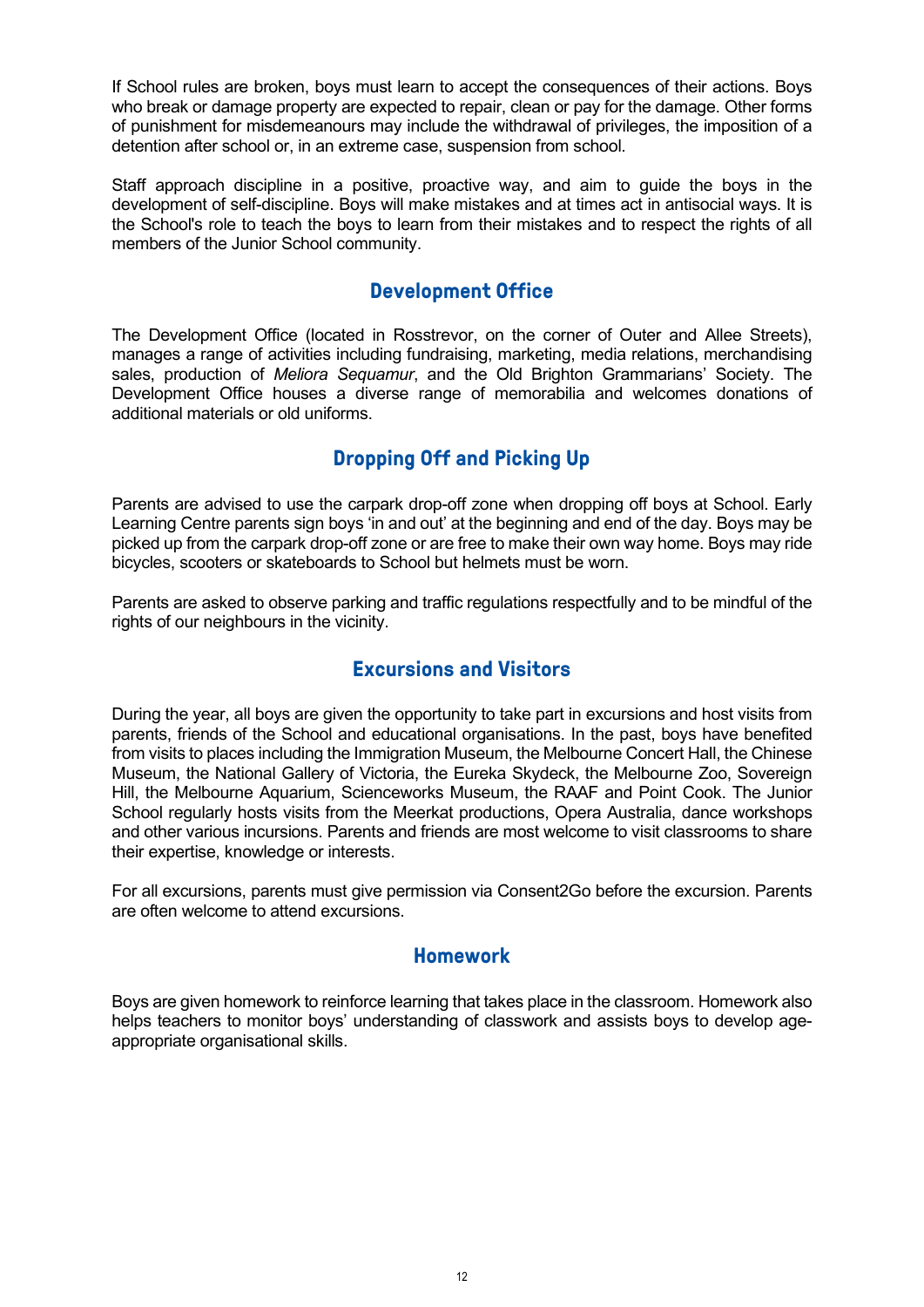Boys are set written homework on Monday, Tuesday, Wednesday and Thursday. They are also expected to read each night and to record their reading in their Record Books. Reading and homework expectations are as follows:

|        | Reading          | <b>Set homework</b> |
|--------|------------------|---------------------|
| Prep   | $15 \text{ min}$ |                     |
| Year 1 | $15 \text{ min}$ | $15 \text{ min}$    |
| Year 2 | $15 \text{ min}$ | $15 \text{ min}$    |
| Year 3 | 20 min           | 20 min              |
| Year 4 | 20 min           | 20 min              |
| Year 5 | 30 min           | 30 min              |
| Year 6 | 30 min           | 30 min              |

Although homework is an important task, it should not be unduly arduous. Boys are not expected to work beyond the prescribed times and parents should notify their Homeroom Teacher if their son is spending undue time completing homework.

### **House System**

<span id="page-12-0"></span>From Prep, boys are assigned to one of six Houses: Armstrong (white), Crowther (yellow), Dixon (blue), Hancock (green), Rofe (purple) or School (red).

To maintain House tradition, boys are placed in the same House as their brother or father. Boys represent their House in a variety of sporting and other competitions, which culminate in the awarding of the Pemberton Shield to the most successful House. Boys wear their House badge on their blazer and remain in their House until the completion of their secondary schooling.

#### The Origins of Our Houses

**Armstrong House** – Miss Eva Armstrong was for many years the Matron of Brighton Grammar. She was the sister-in-law of Dr Crowther, the School's Founder in 1882. In Miss Armstrong's days, the School was a boarding school.

**Crowther House** – Dr George Henry Crowther was the founder and first Headmaster from 1882 until 1911. Dr Crowther came to Australia with his English parents from Jamaica at the beginning of the Gold Rush. In February 1882, he opened Brighton Grammar School in a two-storey building in New Street, not far from Wellington Street.

**Dixon House** – Mr Herbert Dixon was the third Headmaster of the School. He first joined the staff in 1903 as Master-in-Charge of Mathematics. He left in 1912 but returned when Dr Crowther died in 1918 and served as Acting Headmaster and Vice-Principal until his appointment as Headmaster in 1924. He retired in 1938.

**Hancock House** – Archdeacon Hancock was Vicar of St Andrew's Church when the School was threatened with closure through lack of funds in 1926. Thanks to his enthusiasm and untiring efforts, Brighton Grammar was bought from the Crowther family and the Brighton Grammar School Association was founded.

**School House** – Until the closure of the boarding house at the end of 1954, School House was the boarders' house. In 1955, boys from other Houses were drafted into School House to ensure the House remained active.

**Rofe House** – Mr Robert Rofe was Headmaster from 1967 to 1995. During his headmastership, Borwick House and the Mabel Fairweather Buildings were purchased, and the Robert Sanderson Centenary Hall, Rosstrevor Hall, the Robert L. Rofe Creative Arts Building, the Tom Baddiley Building and the Clive Crosby Buildings were built.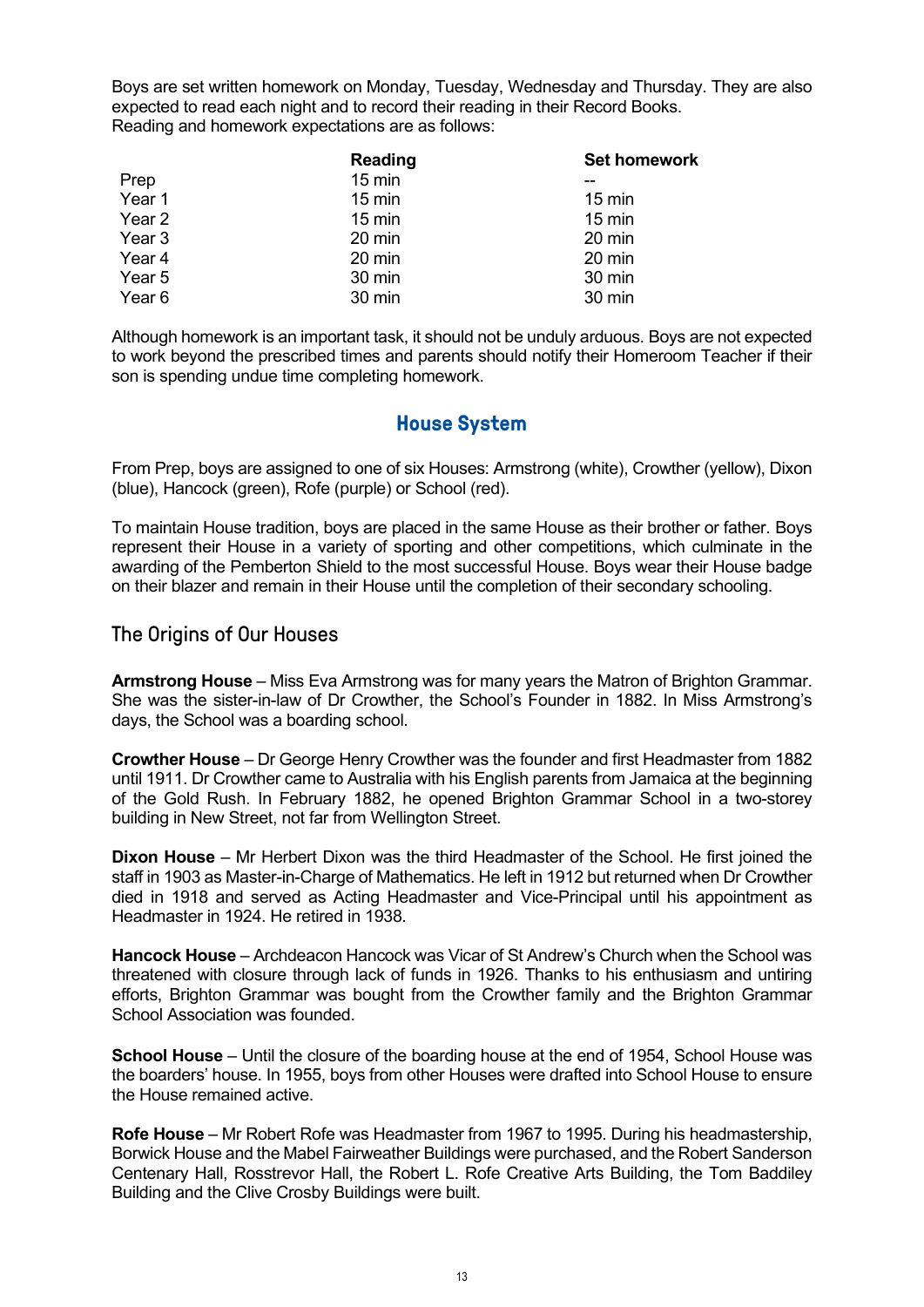# **Leadership**

<span id="page-13-0"></span>It is an essential task of the Junior School to train boys in leadership. Boys are given many opportunities to discover and exercise their gifts in this field.

In Term 1, the Captain and the Vice-Captain of the Junior School and the School Officers are nominated by their peers and members of staff and appointed by the Deputy Headmaster, Head of the Junior School. During the year, boys are elected or appointed to other positions of leadership, House Captains, Senior Chapel Server and Chapel Readers and Servers. Other important areas of responsibility are: Class Monitors; Leaders of the Concert Band and the String Orchestra; Library, Mindfulness, Music, Science, Sport and Technology Monitors.

Upper Primary classes engage in a weekly Buddy Program with ELC and Lower Primary classes. In this program, the older boys work with their younger partners in a variety of activities that develop the organisational, communication and leadership skills of the older boys. This provides invaluable opportunities for the older boys to develop responsibility and care for the younger students.

<span id="page-13-1"></span>By undertaking leadership opportunities, boys learn the demands and satisfaction of service, care and responsibility, and the importance of working together to achieve worthwhile objectives.

# **Mobile Phones/Apple Watches**

Many students possess a mobile phone/Apple watch, which can be extremely useful when they are walking or riding to school, or travelling by public transport.

While at School, boys are to have their mobile/Apple watch switched off. Phones are to be placed securely in their school bag. Phones/Apple watches will be confiscated if they are used during the school day.

# **Organisation**

## <span id="page-13-2"></span>2022 Term Dates

Term 1: Monday 31 January – Friday 8 April Labour Day: Monday 14 March

Term 2: Tuesday 26 April – Friday 24 June Queen's Birthday: Monday 13 June

Term 3: Wednesday 20 July – Friday 16 September Mid-Term break: Monday 22 August

Term 4: Tuesday 4 October – Thursday 8 December Mid Term Break: Monday 31 October Melbourne Cup Holiday: Tuesday 1 November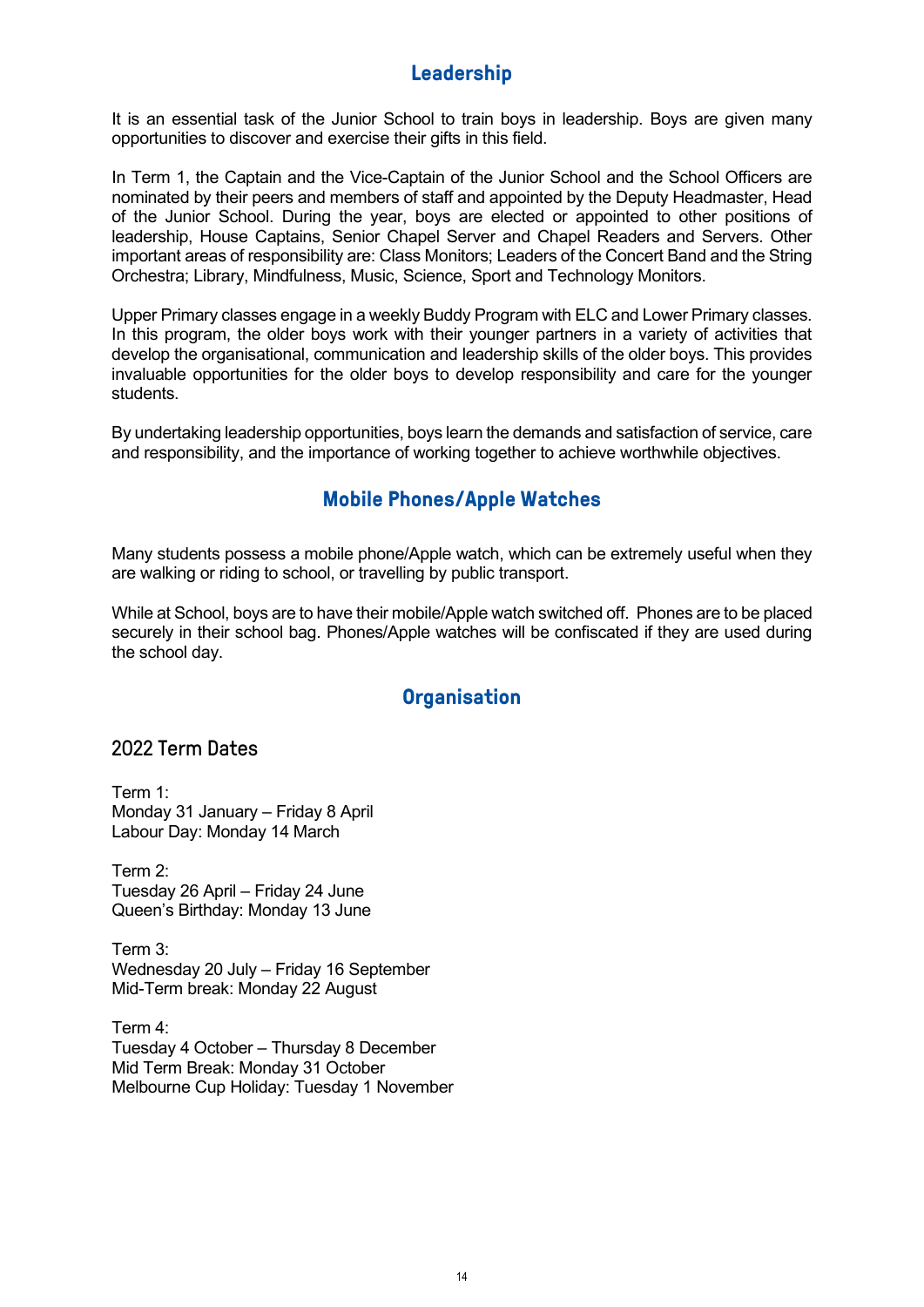## School Times

**Early Learning Centre:** ELC3: 9.00am–2.30pm ELC4: 8.45am – 2.45pm ELC Long Day Care: 7.30am–6.00pm

**Prep to Year 6:** 8.30am–3.20pm (Note: Prep class times are modified for a time early in the year.)

## **Punctuality**

All boys in Prep to Year 6 must arrive at School before 8.30am so that classes can commence on time. It is unacceptable for boys to be continually late for the commencement of class as this not only disadvantages them, but is also disruptive to other members of the class.

Prep to Year 6 boys are supervised in the playground from 8.10am.

Boys arriving before 8.10am are required to attend the Before-School Care Program, which commences at 7.30am. Boys arriving between 8.10 and 8.30am should remain in the playground before entering the classroom at 8.30am. Boys and parents are not to enter classrooms before 8.30am, and boys are not to be left in the buildings or grounds unsupervised by parents.

### Holidays

The School discourages boys from taking holidays during term time. The School recognises that there will be occasions when it will be necessary for boys to be absent during the term, but parents are asked not to take family holidays during term time, as this not only disrupts and devalues a boy's learning, but is also disturbing for other members of the class and creates unnecessary work for the Homeroom Teacher. Requests for additional holidays are to be made in writing to the Deputy Headmaster, Head of Junior School.

# **Out-of-Hours Program**

### <span id="page-14-0"></span>Share Community Education

Brighton Grammar School's Share Community Campus offers a diverse and popular range of after-school, evening, weekend and holiday courses for children and adults. Further details and enrolment forms can be obtained via the Share Community Campus website: [www.share.vic.edu.au.](http://www.share.vic.edu.au/)

General queries regarding Share Community Campus can be directed via email t[o Michele Lyons](mailto:mlyons@brightongrammar.vic.edu.au) or phone 8591 2232.

#### **Holiday Programs**

Share Community Campus provides holiday programs and activities during all holiday periods except the first two weeks of January. The Share Community Campus website provides further details, including enrolment forms, for all holiday programs and activities.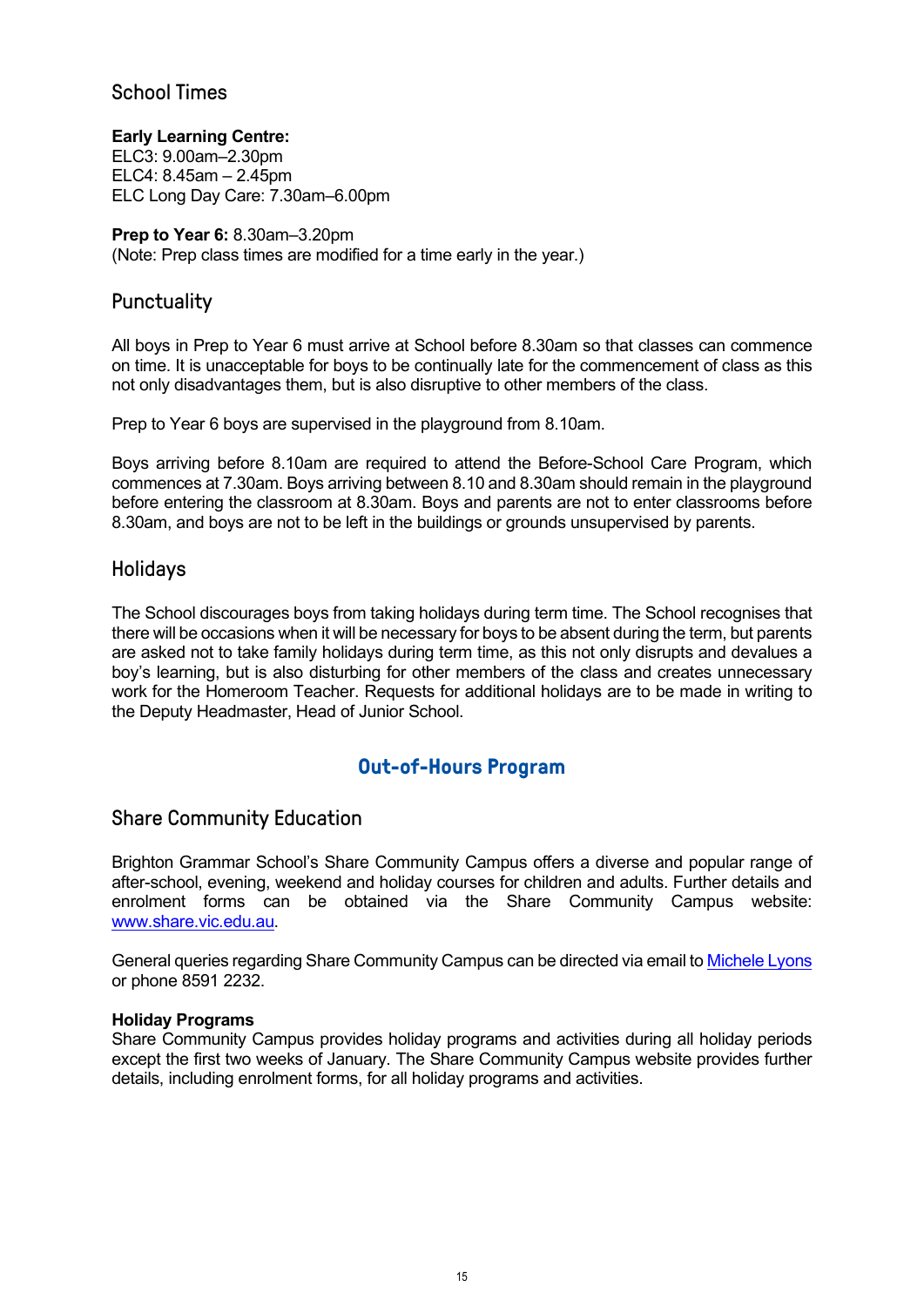## *BGS+*

*BGS+* offers a range of innovative extra-curricular programs for children to develop their skills and interests, take on new challenges and follow their passions whatever they may be. Choose from a growing variety of programs for your son to do and be more at BGS through our *BGS+* programs including Invicta, Tennis, Swimming, Soccer, Sailing and the Annandale Gym. [Read](https://www.brightongrammar.vic.edu.au/community/bgs-plus/)  [here](https://www.brightongrammar.vic.edu.au/community/bgs-plus/) for further details.

### Before- and After-School Care

#### **Before-School Care – 7.30am – 8.00am**

The Before-School Care Program is managed internally by BGS staff. Boys will be directed out onto the playground when it is supervised from 8.00am.

#### **After-School Care 3.20pm – 6.00pm**

The After-School Care Program provides a range of supervised inside and outside activities suitable for all ages, and operates from the end of class times until 6.00pm. Afternoon tea, cooking, art/craft, supervised outdoor games, reading and homework supervision are all part of the program, which is available to parents on a casual or permanent basis.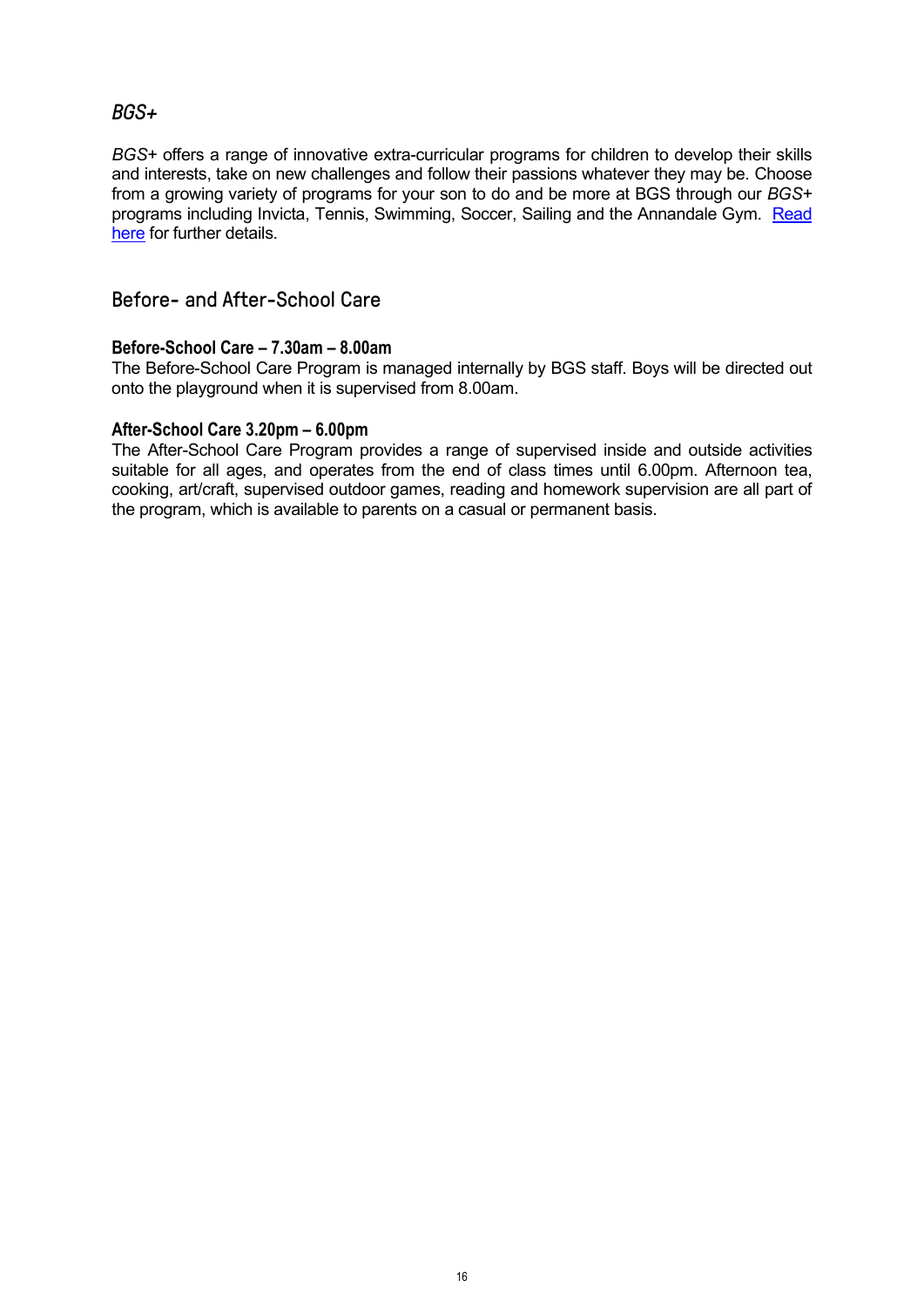# **Parental Involvement**

<span id="page-16-0"></span>The Junior School is a 'family school'. There are many opportunities for parents to play an active role in their son's education, including two main parent groups: the Junior School Parents' Group and the International Parents' Support Group.

### The Junior School Parents' Group

The Junior School Parents' Group provides a focus for parental involvement in the life of the School. It organises a variety of functions that raise funds for the Junior School. Whenever assistance is sought, be it for class sausage sizzles or morning teas, or parent social functions, the Junior School Parents' Group has always responded with remarkable spontaneity and generosity.

## The International Parents' Support Group

The International Parents' Support Group has been established to help our international parents (particularly non-English speaking) integrate into the School, its culture and the wider community. The International Parents' Support Group organises many functions during the year to assist international parents in their understanding of, and participation in, the life of the School.

### Involvement of Fathers

The Junior School particularly values the active involvement of fathers. Current educational research shows that when fathers become actively involved in their son's learning, this has a positive effect on the value that boys place on their schooling. Fathers are encouraged to attend the annual Prep to Year 2 Father's and Son's Breakfast, the Years 3 to 6 Father and Son Evening, the Year 4 Young Warriors Camp and other such events organised during the year. Fathers are also encouraged to visit their son's class during the year to assist with class activities.

## Parent Participation

Other ways that parents are welcome to participate in the life of the Junior School are by assisting with the Lower and Upper Primary Literacy and Numeracy Programs, and accompanying classes on excursions.

Brighton Grammar School policy requires parents who wish to assist or participate in any class activity or program to hold a current Working with Children Check. Application forms are available online. Once processed, your Working with Children Check card needs to be presented to the Junior School office, where a copy will be made and kept on file.

Parents are encouraged to attend end-of-term assemblies, inter-school and intra-school sporting fixtures, Grandparents' and Special Friends' Day, drama and musical performances, the Christmas Pageants and the Carol Services, Speech Night and other functions held during the year.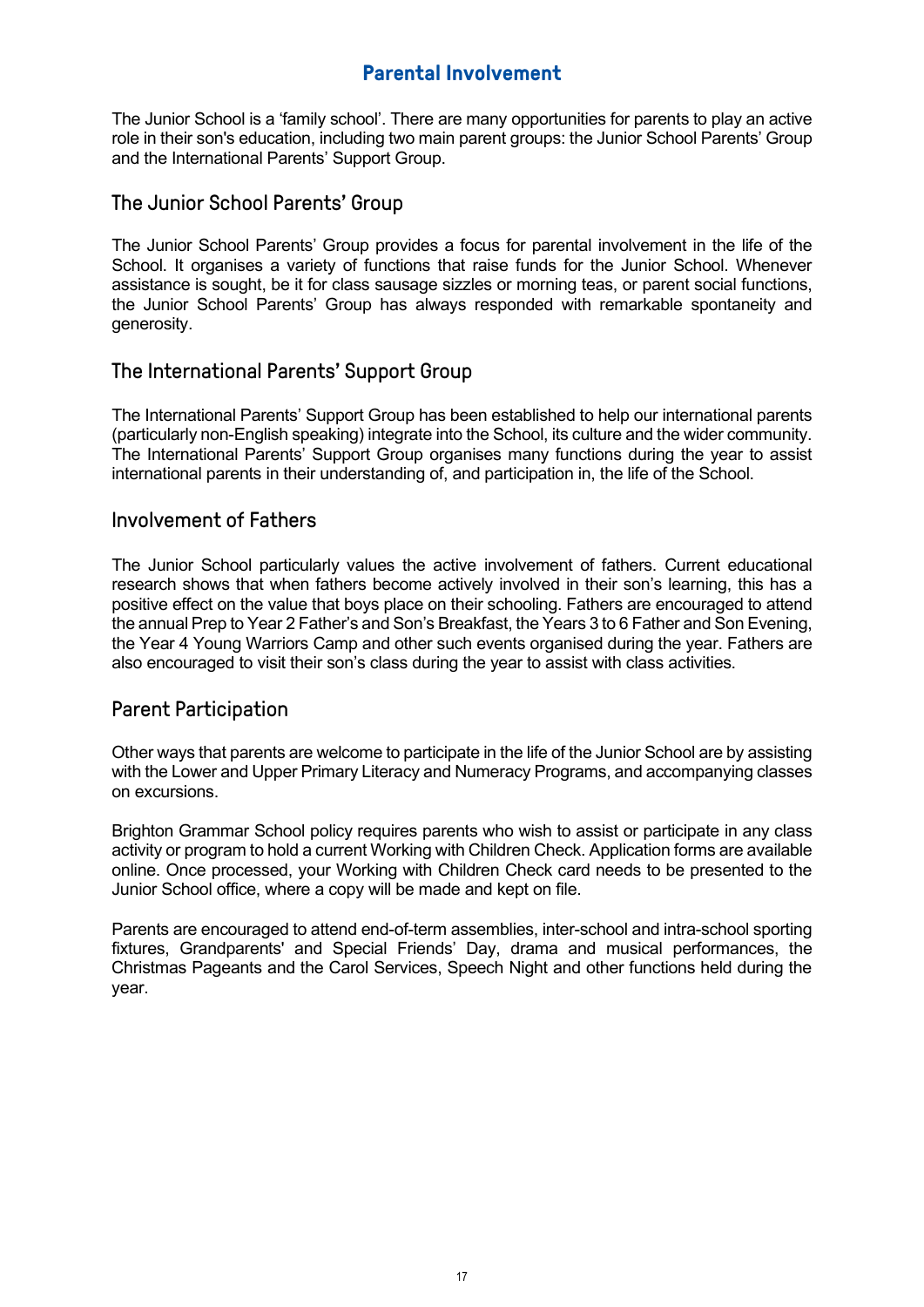## <span id="page-17-0"></span>Ten Keys to Successfully Raising Boys

By Michael Grose, Australia's No. 1 Parenting Educator

- 1. **Teach boys skills of organisation**. They often need greater assistance with time, project and people management. To do lists, checklists and diaries are helpful for boys.
- 2. **Create a broad scope of masculinity for boys – no single way to be a male**. It is vital that we create multiple pathways for boys so that they can find their own way to grow into adulthood. Help boys understand that men use a whole range of different types of behaviour when they interact with others.
- 3. **Communicate through shared activity**. Whether it's taking care of a chore, playing a sport, or going for a walk, doing something together can provide opportunities for talking.
- 4. **Develop the skills of self-sufficiency in boys**. Teaching boys to look after themselves and others is esteem-building and empowering.
- 5. **Talk up the positives of masculinity**. Mothers can talk about the males in their life who they love and respect. As their son struggles to work out who he is supposed to be and how he is to act, mothers can talk about those qualities they admire in men. This gives boys cues about how they should act.
- 6. **Gently push sons to talk about their feelings (but allow them to go to their caves first)**. One of the easiest ways to encourage boys to talk about how they feel is to talk about how you feel about both good and bad things that happen.
- 7. **Mothers: go on a date with your sons**. Boys love going out with their mothers and this shouldn't stop in adolescence. Mothers can help boys to connect to girls by insisting on civil treatment. Mothers may even help boys understand what makes girls tick!
- 8. **Teach your sons to fight fairly (and move on) if they don't already know how to**. State how you feel, control your anger, stick to the issue, no insults, reach an agreement – and move on!
- 9. **Encourage your son, regardless of his age**. "The most powerful people-builders are praise and encouragement" – Brian Tracy.
- 10. **Don't hold back on your affection**. Affectionate words and actions strengthen, rather than weaken boys.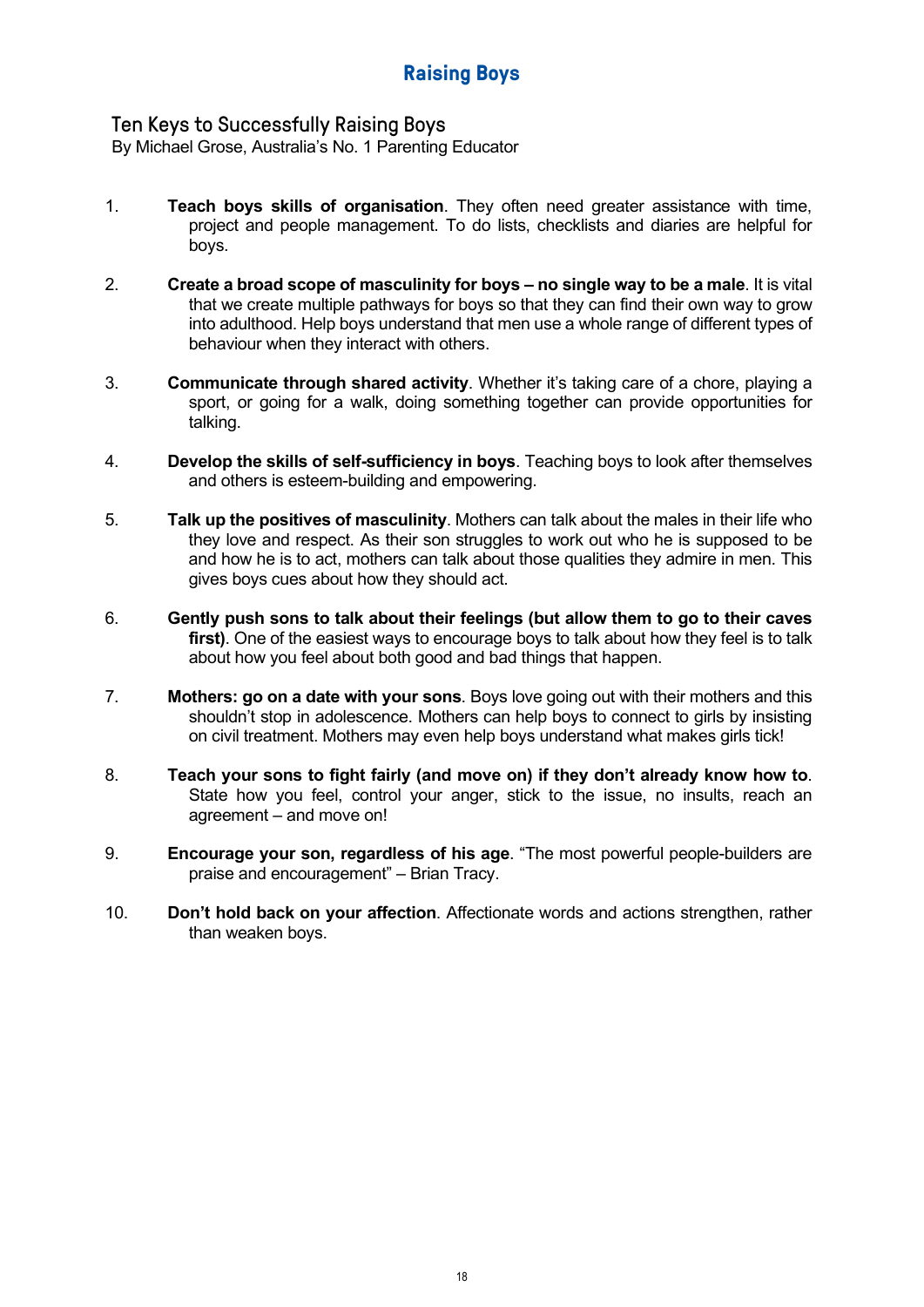# **Record Book – Prep to Year 6**

<span id="page-18-0"></span>The purpose of the Record Book is to help boys organise themselves each day and prepare for future activities.

The Record Book must be signed by a parent each night and shown to the Homeroom Teacher each day.

All details of boys' homework should be written in each day.

Each night, boys must record the page numbers of the book they are reading.

Boys should record any other commitments that they have each day (e.g. Music, Art, PE, Sport) and write in the details of any School notices sent home.

<span id="page-18-1"></span>All notes from parents should be written in the Record Book.

## **Sport**

The Sport program is concerned with helping boys develop skills, attitudes and competence in making decisions in the pursuit of an active, healthy lifestyle. Emphasis is given to sportsmanship, teamwork and participation. Facets of the program include:

### Physical Education Lessons

ELC to Year 6 boys are involved in a comprehensive Physical Education program. This program is an integral part of the School's curriculum, with boys being given the opportunity to improve skills relative to their own level of development.

### House Sport

Boys compete in various House sports – athletics, cross-country running, swimming and tabloid sports – at various times during the year.

### Inter-School Sport

Brighton Grammar School competes against other schools in the Associated Public Schools (APS) system. Sports offered to Years 5 and 6 boys include:

| Term 1:    | Cricket, Swimming, Table Tennis, Tennis                                  |
|------------|--------------------------------------------------------------------------|
| Term $2:$  | Australian Rules Football, Cross Country Running, Volleyball, Lawn Bowls |
| Term $3:$  | Basketball, European Handball, Hockey, Soccer                            |
| Term $4$ : | Athletics, Badminton, Touch Football, Water Polo                         |

### After-School Sport

All boys in Years 5 and 6 participate in After-School sports training on Mondays (3.30–4.45pm).

#### Swimming

In Term 4, boys from Prep to Year 2 participate in an intensive swimming program. This program develops water confidence, water safety and the fundamentals of stroke technique. Boys in Years 3 to 6 participate in a swimming program through PE classes and Year 3/4 Sport.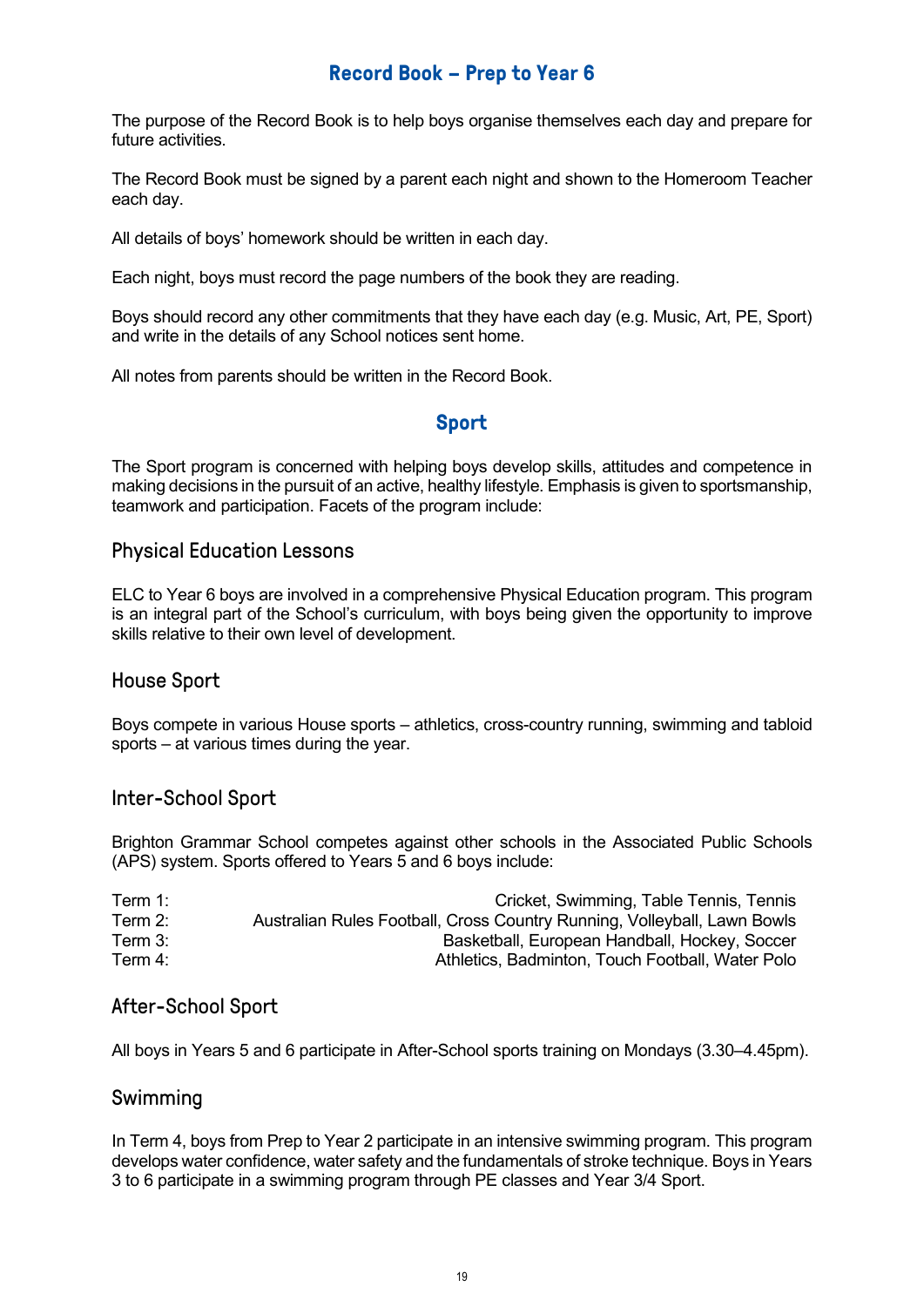# **School Uniform**

<span id="page-19-0"></span>Boys are expected to wear the correct (summer or winter) School uniform each day. Winter uniform must be worn from the start of Term 2 until the end of Term 3.

Boys must wear School uniform when attending School functions unless specifically instructed otherwise.

Badges, wrist bands, earrings and insignia of outside organisations are not to be worn with the School uniform.

Boys must wear the prescribed Brighton Grammar broad-brimmed hat during Terms 1 and 4.

### Clothing Shop

Brighton Schoolwear is operated by T. D. Noone Pty Ltd and is situated at Rosstrevor (former Middle School, located on the corner of New and Allee Streets). Opening times are listed on the School's website.

## Second hand Uniform

BGS is conscious of the need to provide an efficient process for families to be able to buy and sell their uniforms.

We are very pleased to let you know of the school's new initiative to provide parents with the ability to trade second-hand items via the Sustainable School Shop website.**[www.sustainableschoolshop.com.au](http://www.sustainableschoolshop.com.au/)**

#### **Hair**

Boys' hair must be neat, clean and well-maintained at all times. It must be of reasonable length (eg. short back and sides). Hair must not fall below the bottom of the collar, or over the eyes. It should be blended, without significant contrasts in lengths. No haircuts should be below blade 3 and hair must be natural in colour. No extreme haircuts/hairstyles will be acceptable.

Boys not compliant with the guidelines may be sent home until haircut/hairstyle is deemed acceptable. This aligns with expectations across the School.

# **Tuckshop**

<span id="page-19-1"></span>The Tuckshop is organised and staffed by Pinwheel & Co. Orders must be placed online via the Flexischool website [\(http://www.flexischools.com.au\)](http://www.flexischools.com.au/) by 8.30am each day, and are delivered to the classroom. The Tuckshop menu reflects the Junior School's healthy eating focus.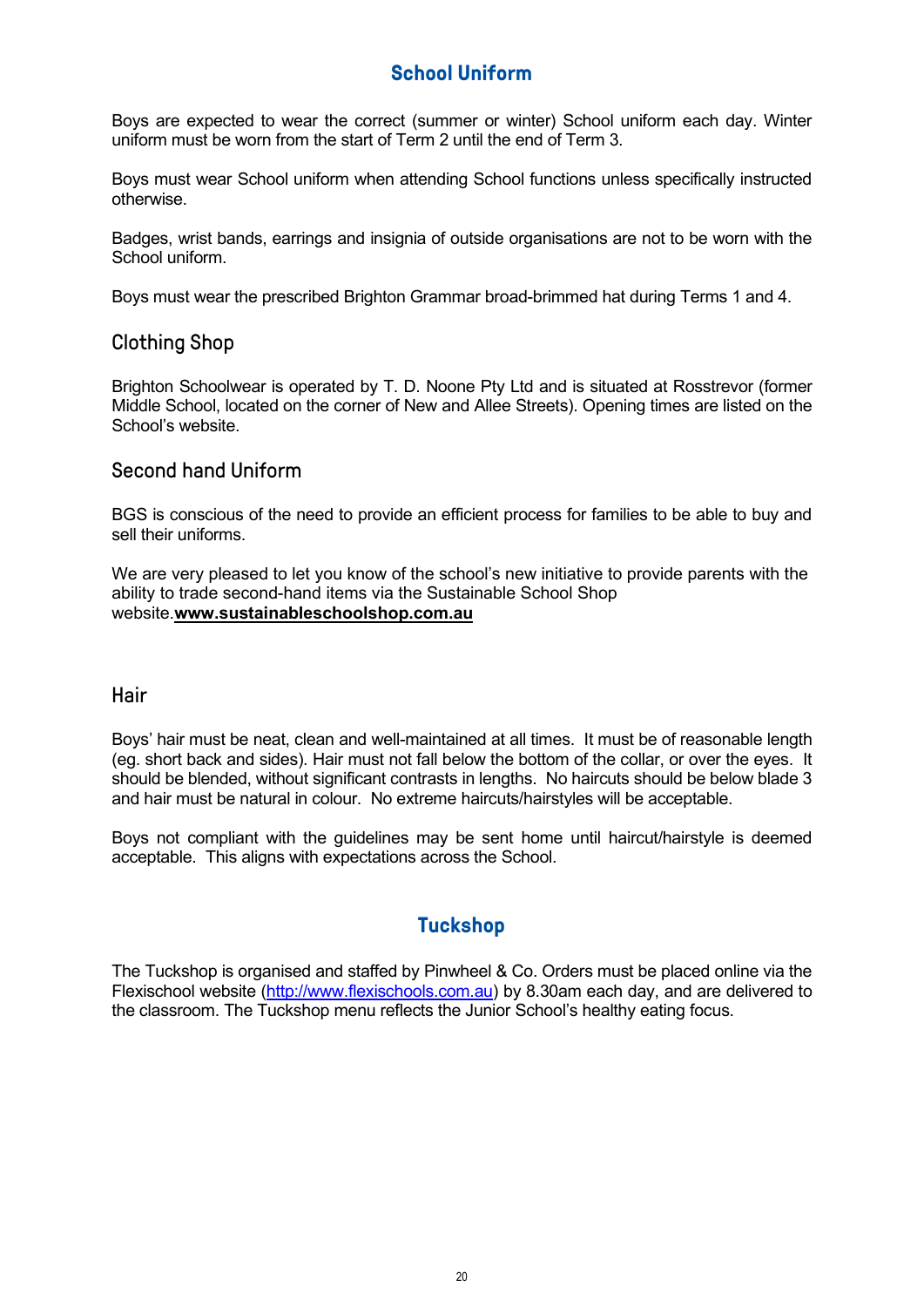# <span id="page-20-1"></span><span id="page-20-0"></span>**3. Curriculum**

## **Academic Curriculum Overview**

The Junior School curriculum and its delivery are designed specifically to meet the particular learning styles and needs of boys. In the main, boys are visual, kinaesthetic learners who like to be actively involved in their learning. The development of boys' thinking skills is central to the implementation of the curriculum.

It is important to note that all elements of our curriculum are constantly being audited/evaluated and, where appropriate, further developed. Research both internal and worldwide is pivotal to driving improvements in all areas of Teaching and Learning.

Our primary curriculum goal is to assist and encourage boys to develop a range of skills and attitudes that will benefit them not only during their formal education but beyond. Our aim is to ensure that our boys:

- are provided with a cooperative and creative learning environment
- are equipped with a wide range of age-appropriate thinking skills
- are given clear, challenging but achievable goals
- are encouraged to develop an array of skills and strategies and, in doing so, are prepared to take academic risks
- are provided with opportunities that encourage self-motivation, increased self-confidence and self-reflection
- are provided with an array of relevant, highly motivating resources and learning experiences.

The foundation of our curriculum is the Victorian Curriculum Learning guidelines (see [\(victoriancurriculum.vcaa.vic.edu.au\)](http://victoriancurriculum.vcaa.vic.edu.au/), Australian Assessment and Reporting Authority (ACARA) and through the Victorian Curriculum and Assessment Authority (VCAA):

### Learning Areas

English Health and Physical Education Humanities – History, Geography, Economics, Civics and Citizenship Languages Other Than English – Japanese, French and Chinese **Mathematics Science** Technologies – Design & Technology and Digital Technology The Arts – Music, Dance, Drama and Visual Art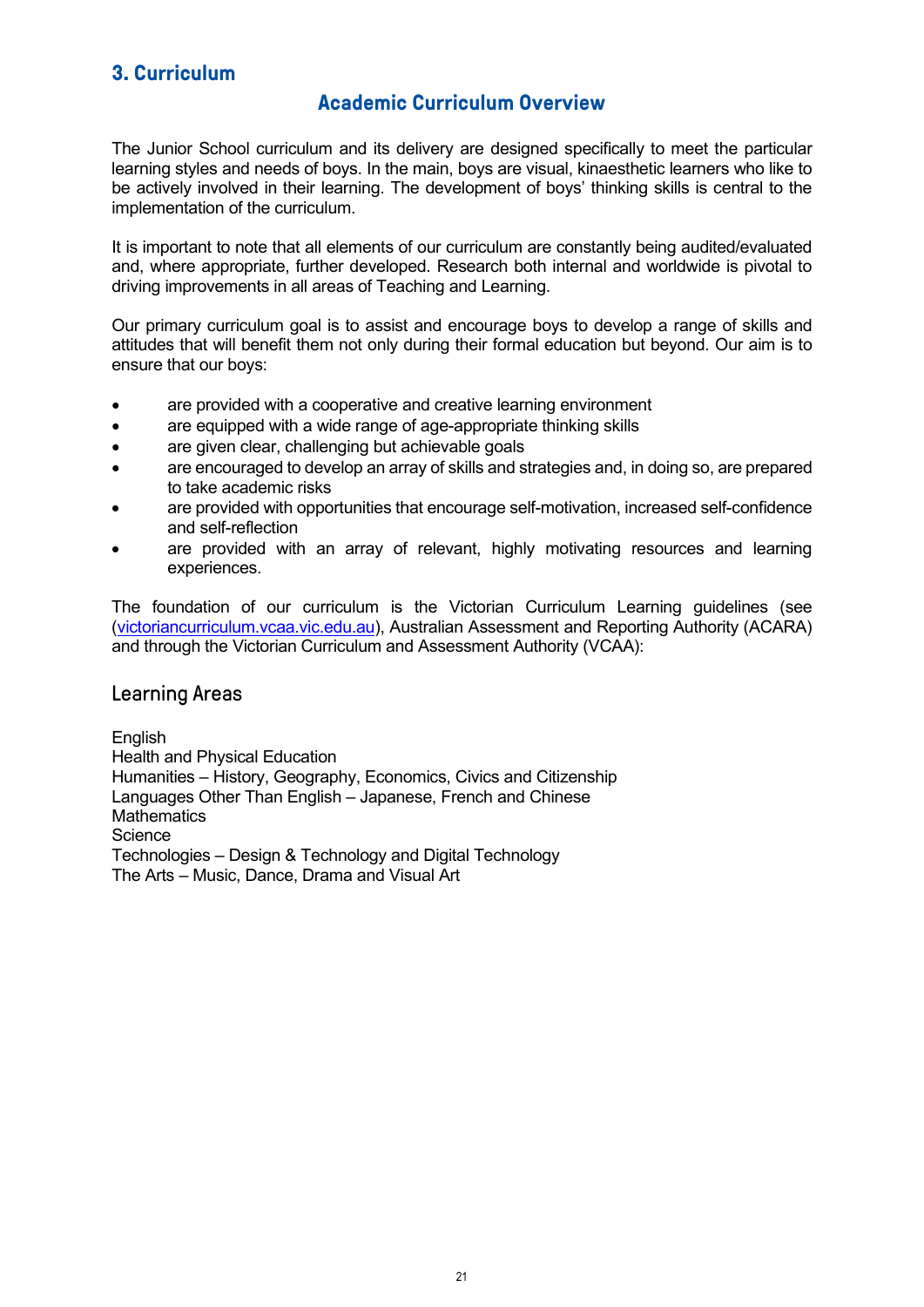# Learning Support

Junior School boys in Prep to Year 6 may be provided with learning support throughout their schooling. This may be in the form of intervention or enrichment.

The Learning Support Department is located on the top floor of the Baddiley Building.

### Intervention Programs

Learning Support staff work closely with Homeroom Teachers to support boys, depending on their needs. Those boys identified as needing support may be provided with small-group or individual lessons that target their needs. Specific intervention programs are used to support their learning. The Learning Support staff can also provide resources and expertise to both parents and teachers to assist boys with their learning. External specialist support is available via recommendations from the Learning Support staff. These support services include speech pathologists, occupational therapists, audiologists, psychologists and other professionals including paediatricians.

Boys who are eligible for funding may receive additional services, including integration aides, speech therapy, occupational therapy, physiotherapy or individual learning support lessons. Each boy's particular needs will determine the provision of service. The Learning Support Coordinator liaises with a varied network of specialists regarding the boy's education and specific needs at School.

## Enrichment Programs

The Enrichment Program at BGS recognises and caters for different learning needs across all year levels. In Prep to Year 2, all boys experience enrichment through structured play opportunities, which offer additional challenges for students while supporting the differentiated curriculum. A variety of enriching opportunities are made available, such as role play to practise speaking and listening, the use of ABC Reading Eggs to develop reading strategies, and coding.

## **Prep–Year 6 Overview**

## <span id="page-21-0"></span>English

Our English program follows the Victorian Curriculum guidelines, which state that the study of English is central to the learning and development of all young Australians. Through the study of English, individuals learn to analyse, understand, communicate with and build relationships with others and the world around them. The study of English helps young people develop the knowledge and skills needed for education, training and the workplace. It helps them become ethical, thoughtful, informed and active members of society. In this light, it is clear that English plays an important part in developing the understanding, attitudes and capabilities of those who will take responsibility for Australians' future.

The aim of the English program is to ensure that students:

- learn to listen to, read, view, speak, write, create and reflect on increasingly complex and sophisticated spoken, written and multimodal texts across a growing range of contexts with accuracy, fluency and purpose
- appreciate, enjoy and use the English language in all its variations and develop a sense of its richness and power to evoke feelings, convey information, form ideas, facilitate interaction with others, entertain, persuade and argue
- understand how standard Australian English works in its spoken and written forms in combination with non-linguistic forms of communication to create meaning
- develop interest and skills in inquiring into the aesthetic aspects of texts, and develop an informed appreciation of literature.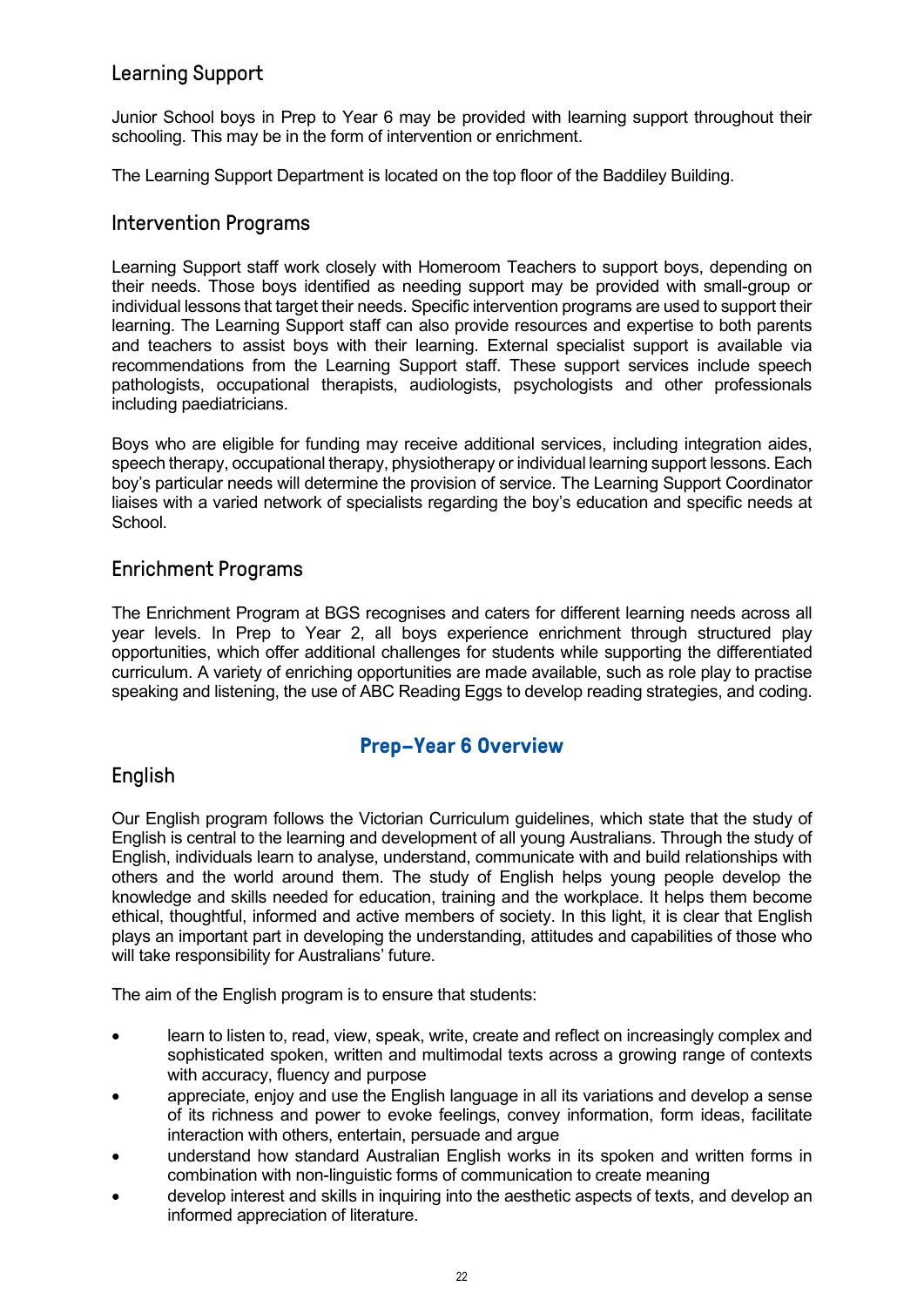# **Mathematics**

Our Mathematics program follows the Victorian Curriculum guidelines, which state that the study of mathematics provides students with access to important mathematical ideas, knowledge and skills that they will draw on in their personal and work lives. The curriculum also provides students, as life-long learners, with the basis on which further study and research in mathematics and applications in many other fields are built. Mathematical ideas have evolved across all cultures over thousands of years and are constantly developing. The curriculum focuses on developing increasingly sophisticated and refined mathematical understanding, fluency, logical reasoning, analytical thought and problem-solving skills. These capabilities enable students to respond to familiar and unfamiliar situations by employing mathematical strategies to make informed decisions and solve problems efficiently.

The aim of the Mathematics program is to ensure that students:

- are confident, creative users and communicators of mathematics
- can investigate, represent and interpret situations in their personal and lives and as active citizens
- develop an increasingly sophisticated understanding of mathematical concepts and fluency with processes
- are able to pose and solve problems and reason in Number and Algebra, Measurement and Geometry, and Statistics and Probability
- recognise connections between the areas of mathematics and other disciplines, and appreciate mathematics as an accessible and enjoyable discipline to study.

Teachers use concrete materials and visual stimulus to support boys' learning in all areas of the curriculum and regularly provide opportunities to enrich and extend their learning through school experiences.

## Humanities Integrated Unit of Study

History and Geography are taught within a Humanities Unit of Study each semester that encourages boys to consolidate and extend skills learned in other areas of the curriculum. It is based on the Victorian Curriculum History dimensions of Knowledge and Understanding and Skills, and Geography dimensions of Knowledge and Understanding and Inquiry and Skills.

Students learn about their immediate and local community and environment, and are introduced to the history and geography of their country and the diversity of culture and environment. Through structured activities, they learn the concepts of time – chronology and sequencing, change and continuity – and the spatial concepts of location, distance, scale and distribution.

The unit focuses on the development of basic inquiry skills including observation, the collection of various types of evidence, asking and answering questions about evidence, and presenting information in a variety of ways.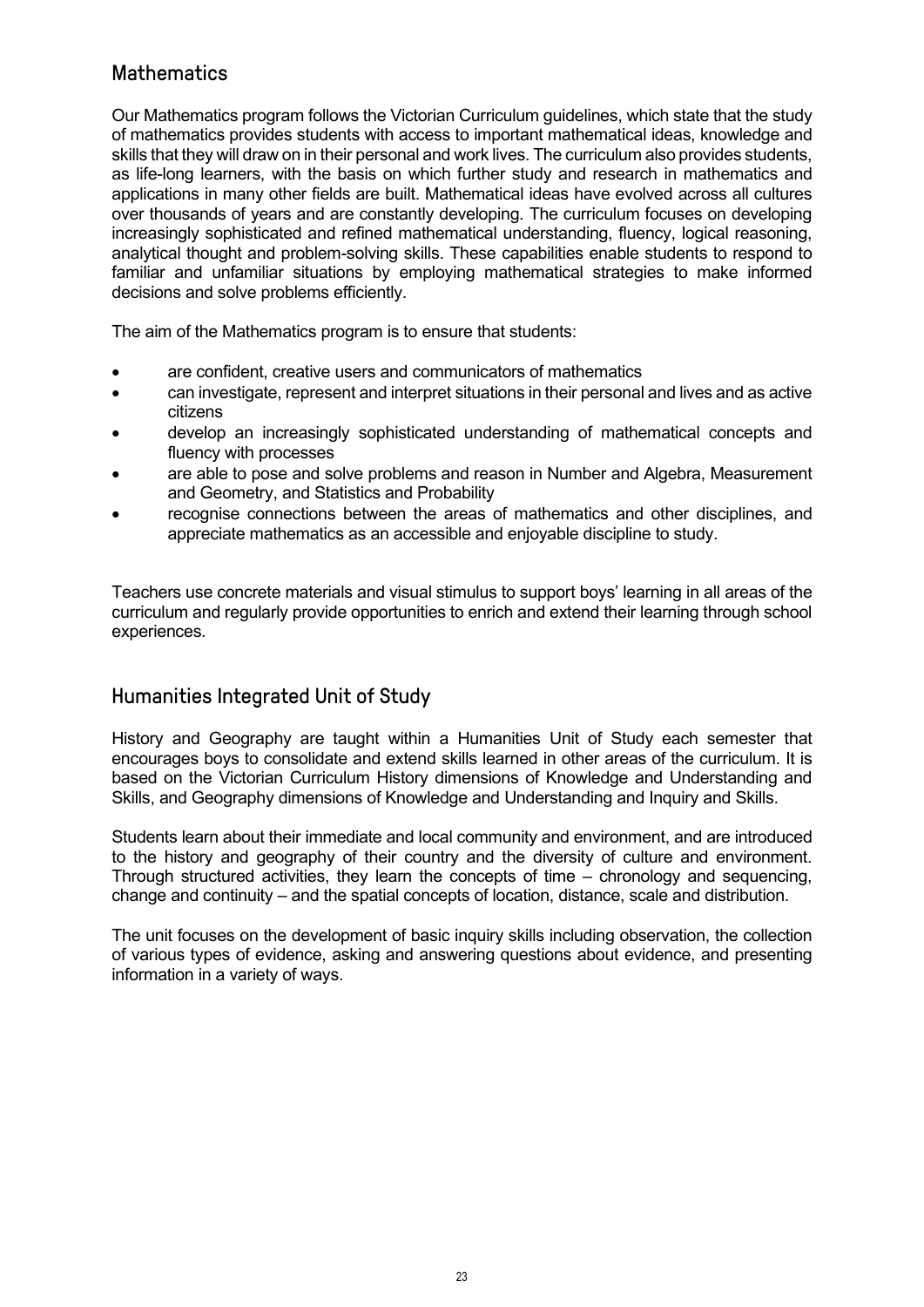# **Specialists**

In Prep to Year 6, all boys experience:

- **Buddies**
- Design and Technology unit of study
- Science unit of study
- Health and Physical Education
- Languages Other than English (Japanese, French and Chinese)
- Outdoor Education
- Religious Studies and Worship
- Social and Emotional Intelligence
- The Arts: Visual Arts, Performing Arts (Dance and Drama), Media Arts and Music
- Thinking Skills

### **Science**

A Science unit of study is taught over one semester and links to the Primary Connections units of study. Primary Connections is based on an inquiry-orientated Teaching and Learning model. Students use their prior knowledge and literacies to develop explanations for their hands-on experiences of scientific phenomena. Students have opportunities to represent and re-represent their developing understanding. They are engaged actively in the learning process. Students develop investigation skills and an understanding of the nature of science. Teaching and Learning progresses through five phases: Engage, Explore, Explain, Elaborate and Evaluate.

# Design and Technology

A key component of our curriculum is the Design and Technology unit of study. We know that in the main, boys are visual, kinaesthetic learners, so we appreciate how important it is to provide opportunities for boys to work together in practical contexts to achieve a common goal. Led by Bill Gibney and supported by their Homeroom Teacher, all boys experience a five-week Design and Technology project that involves planning, designing and making a final product. The pinnacle of this program is the Billy Cart Project in Year 6, which culminates in a very exciting race for the coveted Billy Cart Cup.

### Visual Arts

The Visual Arts program is initially intended to provide an area where boys can freely and joyfully experiment, create and discover how various media works and develops. Further, it intends to develop an awareness of various art forms and to instigate an insight and appreciation of the visual representation of art.

The program is also keen to develop expression and style, and to encourage boys to find an individual and personal approach to art.

The program follows many forms: drawing, painting, printing, collage, clay, ceramics, sculpture, mask-making, puppetry, lino cutting, balsa woodwork and polystyrene work.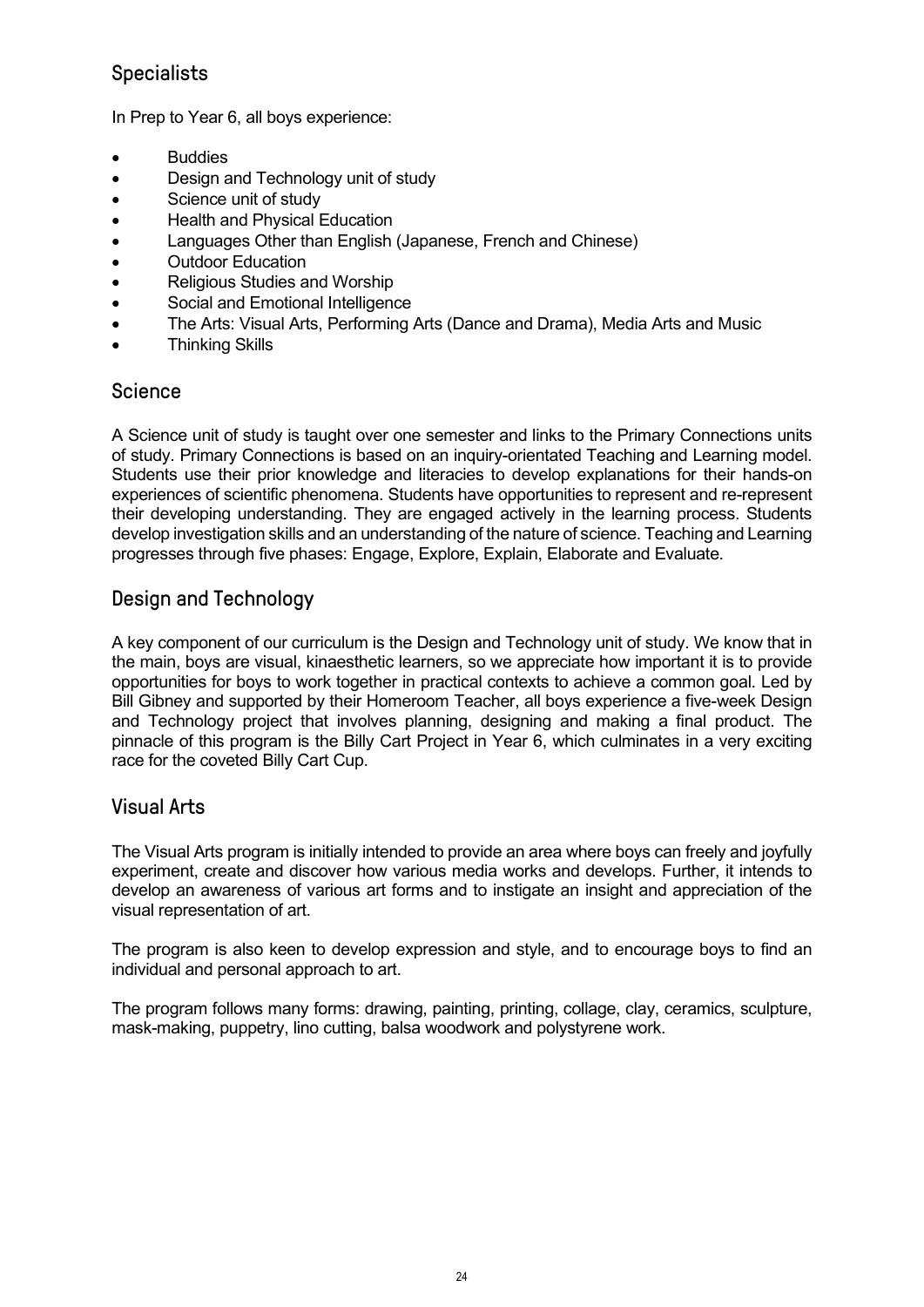# Performing Arts (Dance and Drama) / Media Arts / Music

Music is a vital element in boys' development and involves teaching and nurturing skills that are unique to this Key Learning Area.

The Music Program offers varied opportunities for boys, who are encouraged to participate in choirs and instrumental groups in addition to the general class music lessons.

Specific aims of the Music program include:

Singing: developing a love of singing, leading to the ability to sing in tune and in parts Listening: exposing boys to many different musical styles, including visiting performers Playing: using correct techniques and exposure to a variety of instruments, including tuned and untuned percussion instruments, and a choice of all orchestral instruments appropriate to the age of the boys Moving: physical movement, including choreography and folk dance Creating: creating melodies and rhythmic patterns, and using the correct notation

### Classroom Instrumental Program

All boys in Years 3 and 4 learn a stringed instrument (violin, viola or cello), in groups of four to six. This two-year program provides a strong basis for our Junior School Symphony Orchestra and String Orchestra. In Year 5, boys are encouraged to continue with strings or commence the study of a wind or brass instrument.

### Private Music Lessons

Private tuition is offered in violin, viola, cello, double bass, flute, clarinet, oboe, trumpet, trombone, saxophone, classical guitar, percussion and piano. Lessons are given by specialist instrumental teachers who design individual programs to suit the boy's own rate of progress.

### **Performance**

During the year there are numerous opportunities for boys to perform, which contribute to the boys' development of a sense of personal achievement, thereby reinforcing a positive self-image:

- School concerts
- Chapel Services
- Music festivals
- Speech Night
- Carol services
- End-of-term assemblies
- Grandparents' and Special Friends' Day
- Music competitions
- Special assemblies
- Lower Primary Christmas Pageant
- Year 6 Musical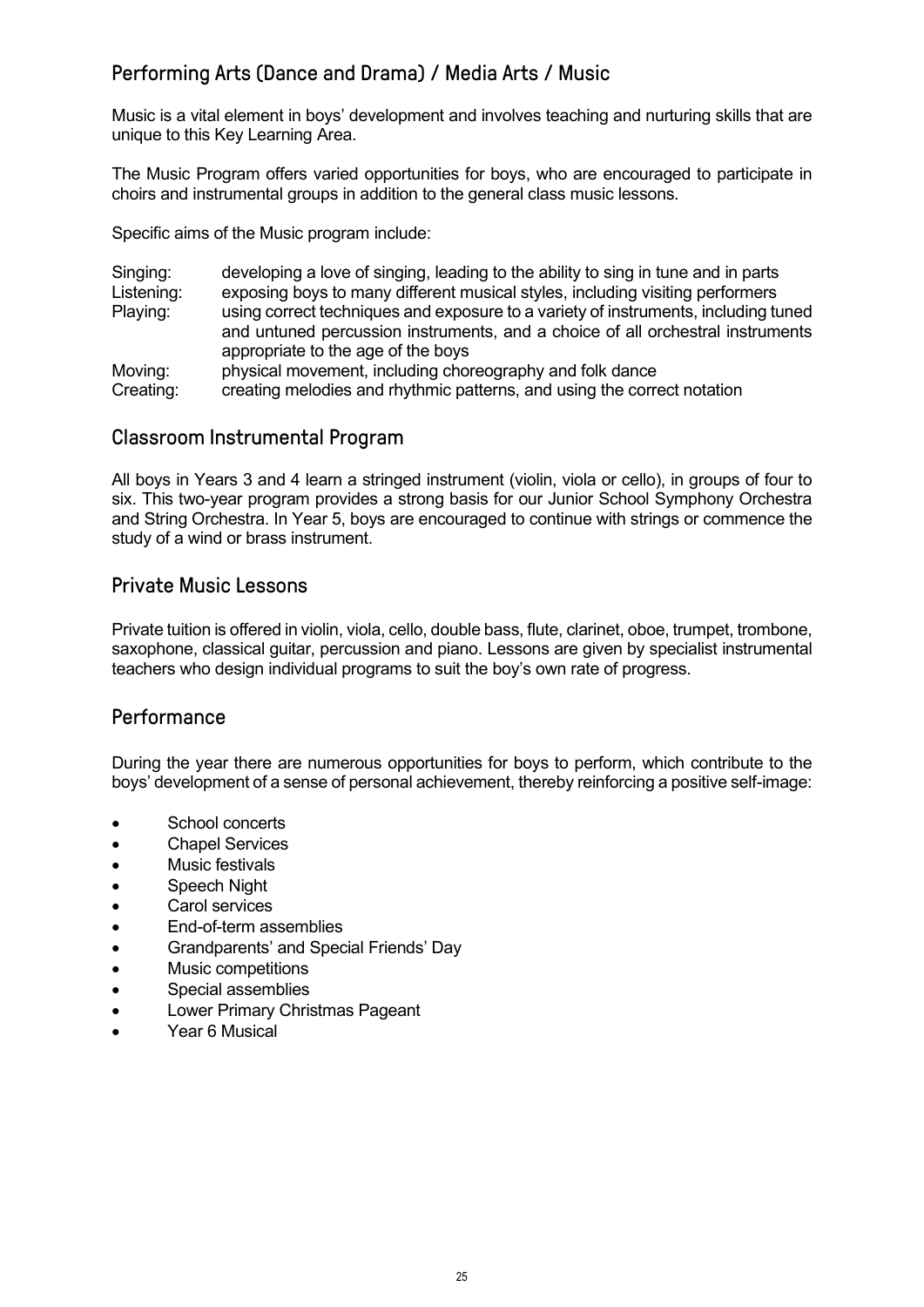# Languages Other Than English (LOTE) – Japanese/French/Chinese

LOTE offered at Brighton Grammar Junior School is Japanese (Prep  $- 2$ ), French (Year  $3 - 4$ ) and Chinese (Year 5 and 6).

These languages are taught against a cultural backdrop where emphasis is placed on learning about Japanese/French/Chinese society and its culture, adding impetus to language development.

The language course has been developed specifically for primary-aged boys. The course commences with vocabulary building techniques and easy phrases and expressions, giving the boys a sense of competency and self-confidence. The language is taught largely through songs, games and role plays. Cultural workshops occur throughout the School year that allow the boys to further investigate specific areas of interest.

### Health and Physical Education

The aim of Health and Physical Education is to encourage boys to develop self-confidence and positive experiences through participation in a wide range of sports and activities.

Lower Primary classes concentrate on developing and improving basic skills, physical development and motor coordination through a program that includes perceptual motor activities, modified games, gymnastics and swimming.

Years 3 and 4 classes learn the fundamentals of ball handling and motor skills through cricket, Australian Rules football, soccer, basketball, gymnastics, athletics, racquet sports and swimming.

Years 5 and 6 are encouraged to develop a positive attitude to physical activity, and to extend and refine their coordination skills and level of fitness, through cricket, swimming, soccer, Australian Rules football, gymnastics, athletics and cross country, volleyball, hockey, softball, basketball, racquet sports and fitness testing.

The Invicta space builds on the Perceptual Motor Skills program (ELC – Year 2) and floor gymnastics program (Years 3 – 6) embedded in the Junior School curriculum. It helps to improve the boys' general fitness levels, upper body and core strength. The space provides an opportunity for our boys to physically engage in a variety of obstacle courses, climbing walls, parkour and trampolines.

APS sport (interschool) is held every Wednesday afternoon for Year 5 and 6 boys.

### Outdoor Education

The BGS Outdoor Education program commences in Prep and Year 1 with a field trip; Year 2 (Shoreham) experiences an off-site sleepover for one night. Boys in Year 3 (Healesville) and Year 4 (Anglesea) attend an annual three-day journey. The Year 5 boys (four days) attend Camp in Howqua and the Year 6 boys (five days) have an expedition to the Gippsland Lakes and camp at Coolamatong.

During Outdoor Education journeys, the boys are given an awareness and appreciation of local flora and fauna, and bush survival skills. The boys enjoy the experience of living 'under canvas', daily hikes, bush studies, daily chores, and the responsibility of looking after themselves and their classmates.